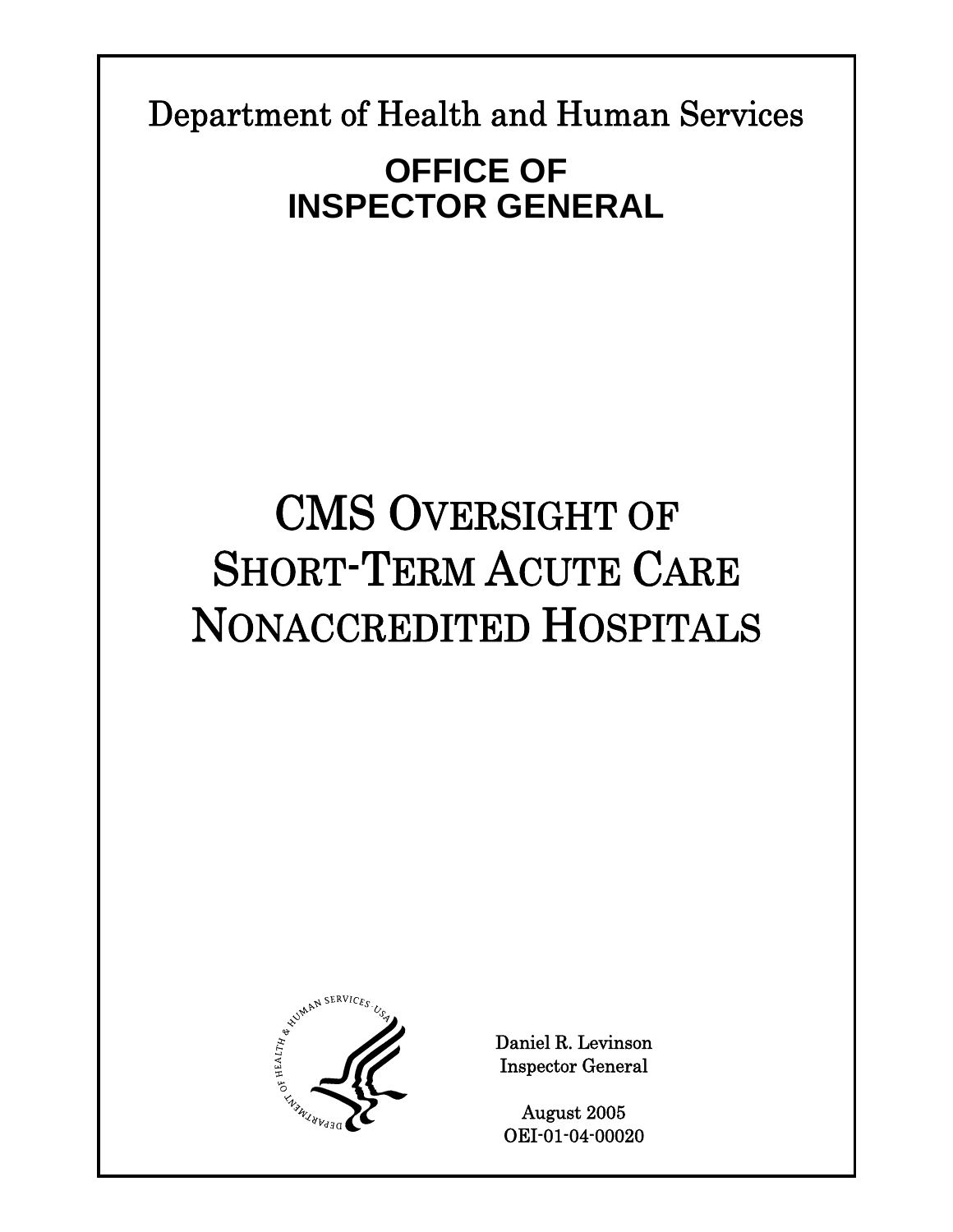# Office of Inspector General

http://oig.hhs.gov

The mission of the Office of Inspector General (OIG), as mandated by Public Law 95-452, as amended, is to protect the integrity of the Department of Health and Human Services (HHS) programs, as well as the health and welfare of beneficiaries served by those programs. This statutory mission is carried out through a nationwide network of audits, investigations, and inspections conducted by the following operating components:

# Office of Audit Services

The OIG's Office of Audit Services (OAS) provides all auditing services for HHS, either by conducting audits with its own audit resources or by overseeing audit work done by others. Audits examine the performance of HHS programs and/or its grantees and contractors in carrying out their respective responsibilities and are intended to provide independent assessments of HHS programs and operations to reduce waste, abuse, and mismanagement and to promote economy and efficiency throughout the department.

# Office of Evaluation and Inspections

The OIG's Office of Evaluation and Inspections (OEI) conducts short-term management and program evaluations (called inspections) that focus on issues of concern to the department, the Congress, and the public. The findings and recommendations contained in the inspections reports generate rapid, accurate, and up-to-date information on the efficiency, vulnerability, and effectiveness of departmental programs. The OEI also oversees State Medicaid fraud control units, which investigate and prosecute fraud and patient abuse in the Medicaid program.

# Office of Investigations

The OIG's Office of Investigations (OI) conducts criminal, civil, and administrative investigations of allegations of wrongdoing in HHS programs or to HHS beneficiaries and of unjust enrichment by providers. The investigative efforts of OI lead to criminal convictions, administrative sanctions, or civil monetary penalties.

# Office of Counsel to the Inspector General

The Office of Counsel to the Inspector General (OCIG) provides general legal services to OIG, rendering advice and opinions on HHS programs and operations and providing all legal support in OIG's internal operations. The OCIG imposes program exclusions and civil monetary penalties on health care providers and litigates those actions within the department. The OCIG also represents OIG in the global settlement of cases arising under the Civil False Claims Act, develops and monitors corporate integrity agreements, develops compliance program guidances, renders advisory opinions on OIG sanctions to the health care community, and issues fraud alerts and other industry guidance.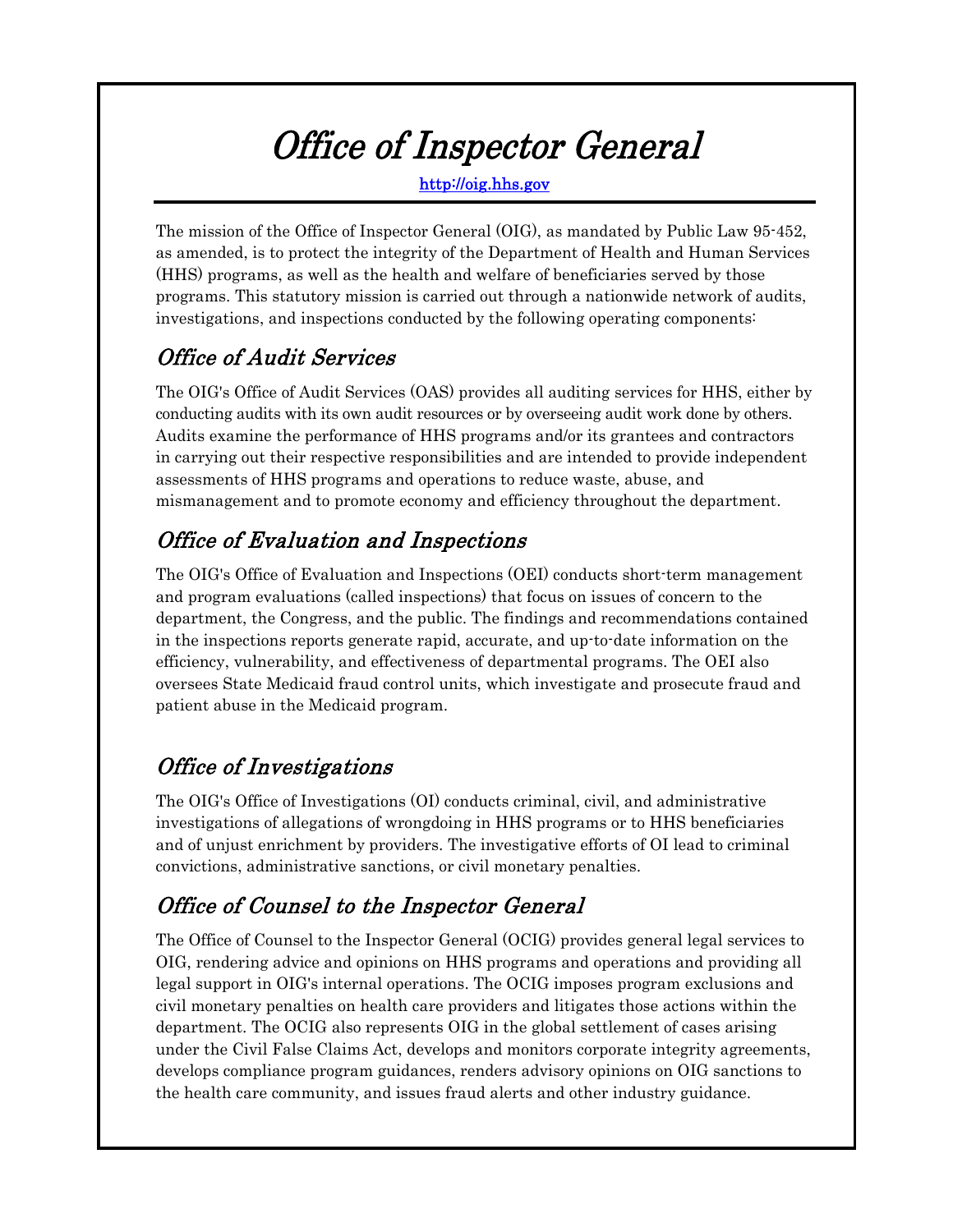# **OBJECTIVE**

To assess the extent to which the frequency of short-term acute care nonaccredited hospital surveys has changed since the 1999 Office of Inspector General (OIG) reports on hospital oversight.

# **BACKGROUND**

This report serves as a followup to a series of reports released by OIG in 1999 on the external review of quality oversight in hospitals. One of those reports found that a large and growing number of short-term acute care nonaccredited hospitals had not been surveyed within 3 years. In its response, the Centers for Medicare & Medicaid Services (CMS) committed to surveying all nonaccredited hospitals with the same frequency as accredited hospitals, every 3 years, and to obtaining the funds necessary to establish a more frequent survey cycle.

To receive Medicare reimbursement, hospitals must demonstrate to CMS their initial and ongoing ability to meet a set of minimum quality and safety standards, referred to as conditions of participation. Hospitals can do this in two ways: by paying for accreditation or by receiving certification from the State survey and certification agencies at no charge. While about 83 percent of hospitals choose accreditation, about 17 percent of the nation's 4,020 hospitals are nonaccredited. CMS oversees nonaccredited hospitals through routine certification surveys and complaint (allegation) surveys conducted by the States. In this report, we focused on short-term acute care nonaccredited hospitals, which constitute 72 percent of all nonaccredited hospitals.

We based our assessment of survey and complaint data on two sources of data: the Online Survey Certification and Reporting System data and CMS's State Survey and Certification Budget Call Letters. The Budget Call Letters establish the priority for survey activities for all types of facilities for the States. The States use the information to prepare their yearly budgets.

### **FINDINGS**

**In 2003, States surveyed 79 percent of short-term acute care nonaccredited hospitals within 3 years compared to 50 percent in 1997.** The percent of short-term acute care nonaccredited hospitals surveyed within 3 years grew from 49 percent in 2001 to 62 percent in 2002 and 79 percent in 2003.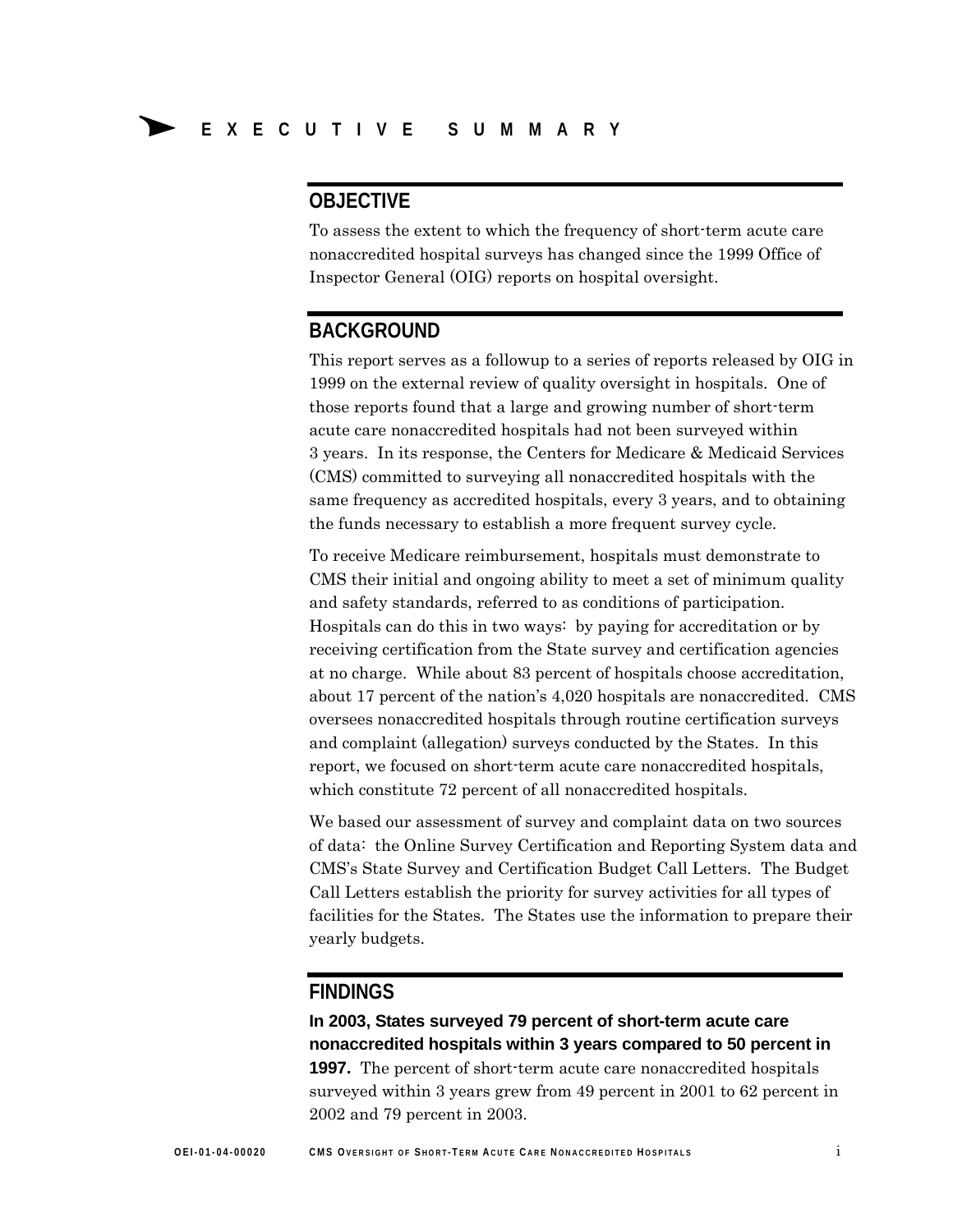**However, the national annual survey rate is too low to sustain this progress.** The national annual survey rate reflects the number of short-term acute care nonaccredited hospitals surveyed each year divided by the total number of such hospitals in all 50 States in each fiscal year. To ensure that all short-term acute care nonaccredited hospitals are surveyed once every 3 years, at least 33 percent of hospitals should be surveyed each year over a 3-year period, assuming that the number of hospitals does not change and no hospital is surveyed more than once. In 2001, States surveyed 25 percent of shortterm acute care nonaccredited hospitals nationally. The national annual survey rate grew to 28 percent in 2002. However, States surveyed only 21 percent of such hospitals in 2003. Several factors contributed to these declines in surveys for nonaccredited hospitals:

**Conversions to critical access hospitals necessitated additional surveys by State agencies.** The number of nonaccredited hospitals decreased from 1,361 to 640 between 1997 and 2003. During this period, many nonaccredited hospitals converted to critical access hospitals. Between 2000 and 2003, the number of critical access hospitals increased from 318 to 855. These conversions add more surveys to States' already full workload.

**Other surveys take priority over nonaccredited hospital surveys.** Other survey priorities can limit the attention and resources that States can spend on surveys of nonaccredited hospitals. Complaint surveys, which are limited to investigating the conditions of participation in question, require an onsite survey at both accredited and nonaccredited hospitals. These surveys grew 79 percent, from 2,079 to 3,721 between 1997 and 2003. In addition, completing surveys at facilities with legislatively mandated survey cycles, such as nursing homes and home health agencies, is a higher priority than performing surveys at nonaccredited hospitals.

**Budget Call Letter Language.** CMS committed to establishing a more frequent survey cycle for nonaccredited hospitals so that they would be surveyed with the same frequency as that established by the Joint Commission on Accreditation of Healthcare Organizations for accredited hospitals. Rather than establishing a 3-year survey cycle for nonaccredited hospitals, the CMS Budget Call Letter calls for States to survey 33 percent of their nonaccredited hospitals annually. Though on the surface it might appear that this language is equivalent to a 3-year survey cycle, this is not the case. By repeatedly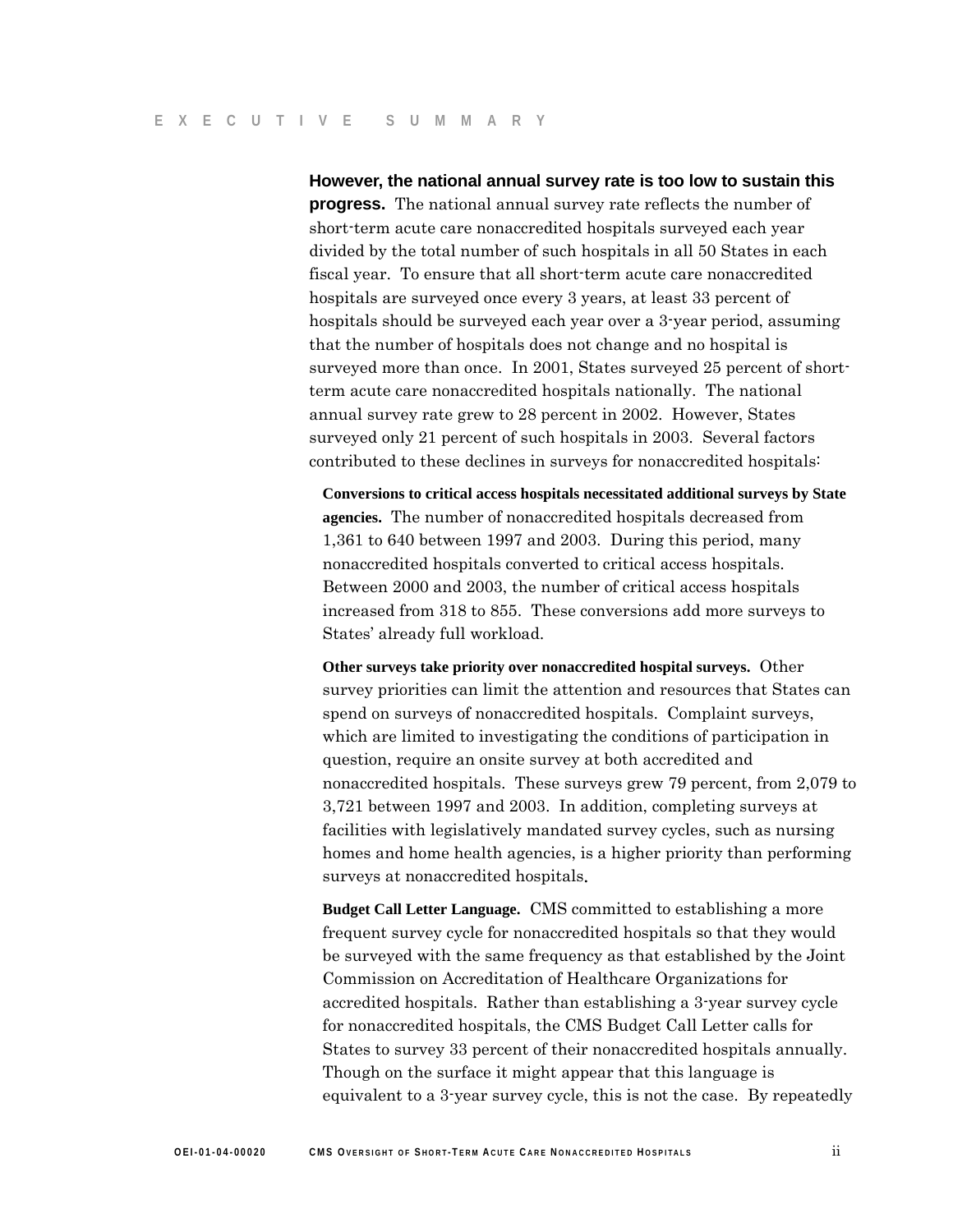surveying some hospitals and not surveying others, which may be necessary to ensure safety and quality, States can consistently meet the 33 percent annual survey rate for their nonaccredited hospitals, but not survey all nonaccredited hospitals within 3 years.

### **SUMMARY**

Certification and complaint surveys remain the principal way that CMS and State agencies can ascertain whether nonaccredited hospitals meet Federal health, safety, and program standards. While the percent of short-term acute care nonaccredited hospitals surveyed within 3 years has increased, the national annual survey rate has dropped and is now too low to sustain this progress. To ensure that all short-term acute care nonaccredited hospitals are surveyed once every 3 years, at least 33 percent of hospitals should be surveyed each year over a 3-year period, assuming that the number of hospitals does not change and no hospital is surveyed more than once.

# **AGENCY COMMENTS**

CMS agreed that recent survey rates make sustained improvement in the percent of short-term acute care nonaccredited hospitals surveyed within 3 years uncertain. It further noted that it has additional survey responsibilities and that resources are limited.

CMS identified adjustments it will make in response to our report. First, it will lower the priority of its earlier commitment to survey nonaccredited hospitals once every 3 years. It will also create a new, higher priority goal of surveying nonaccredited hospitals an average of every 4.5 years. Further, it will require States to target certain hospitals that are more likely to have systemic quality problems for more frequent surveys. Finally, it will add a performance standard for States to ensure that the top priority survey frequencies are met. For CMS's complete comments, see page 11 of this report.

### **OIG RESPONSE**

We are pleased that CMS agrees with our summary that although the percentage of short-term acute care nonaccredited hospitals surveyed within 3 years has improved, recent national annual survey rates raise concern that the improvement may not be sustainable. However, CMS also proposes changes to the survey commitment it made in response to OIG's previous report (that it survey nonaccredited hospitals every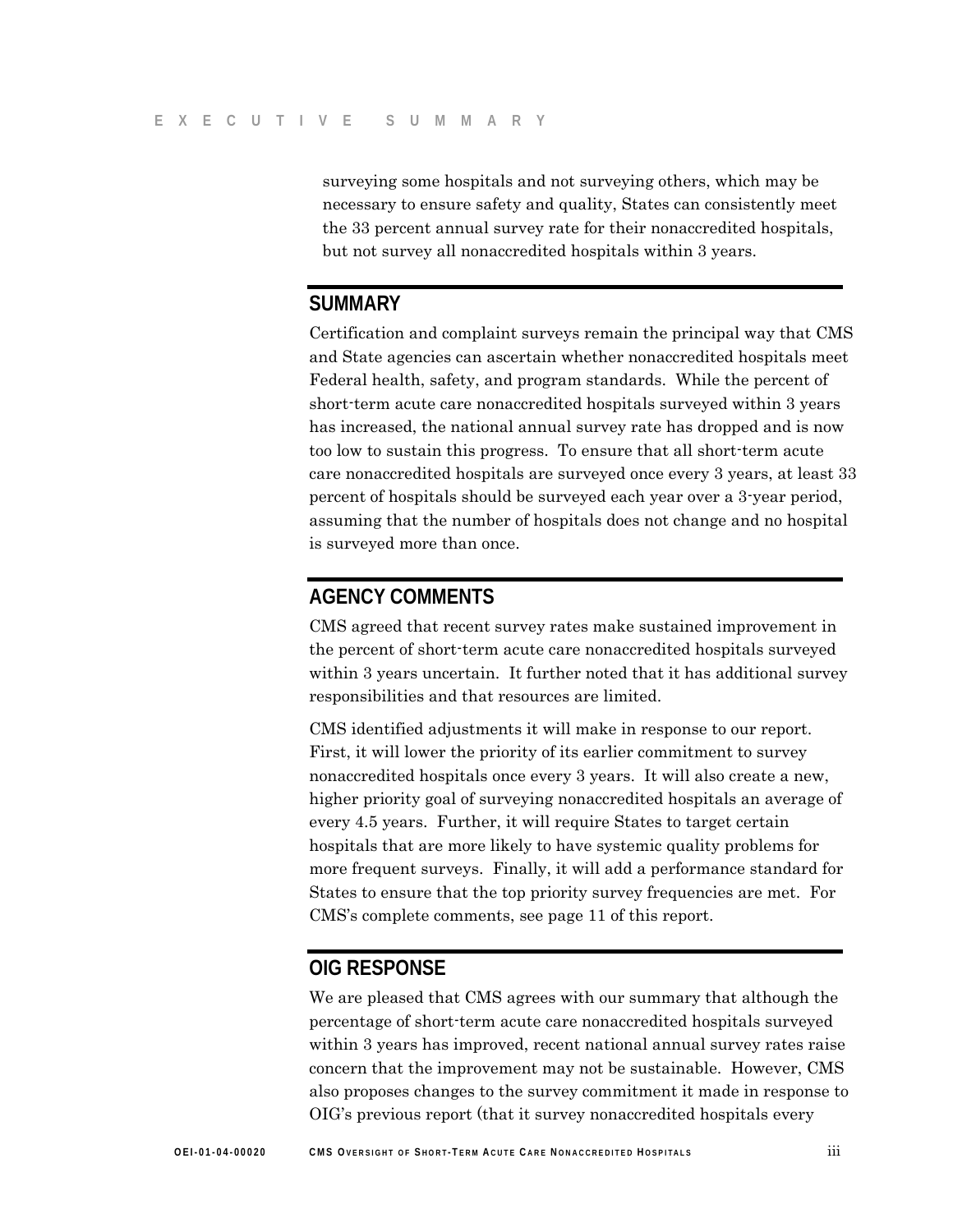3 years, which is the same frequency as that of the Joint Commission on Accreditation of Healthcare Organizations).

We acknowledge that CMS faces resource limitations. However, we remain concerned that its adjustments could result in some nonaccredited hospitals operating without a survey for considerable lengths of time. Because CMS proposes an average of 4.5 years between surveys, by definition the gap between surveys at some nonaccredited hospitals will exceed that length of time, and some could exceed it by a considerable number of years.

At the same time, we appreciate the role that targeting some hospitals for more frequent surveys can serve in protecting Medicare beneficiaries. Furthermore, we also appreciate CMS's addition of performance standards for States.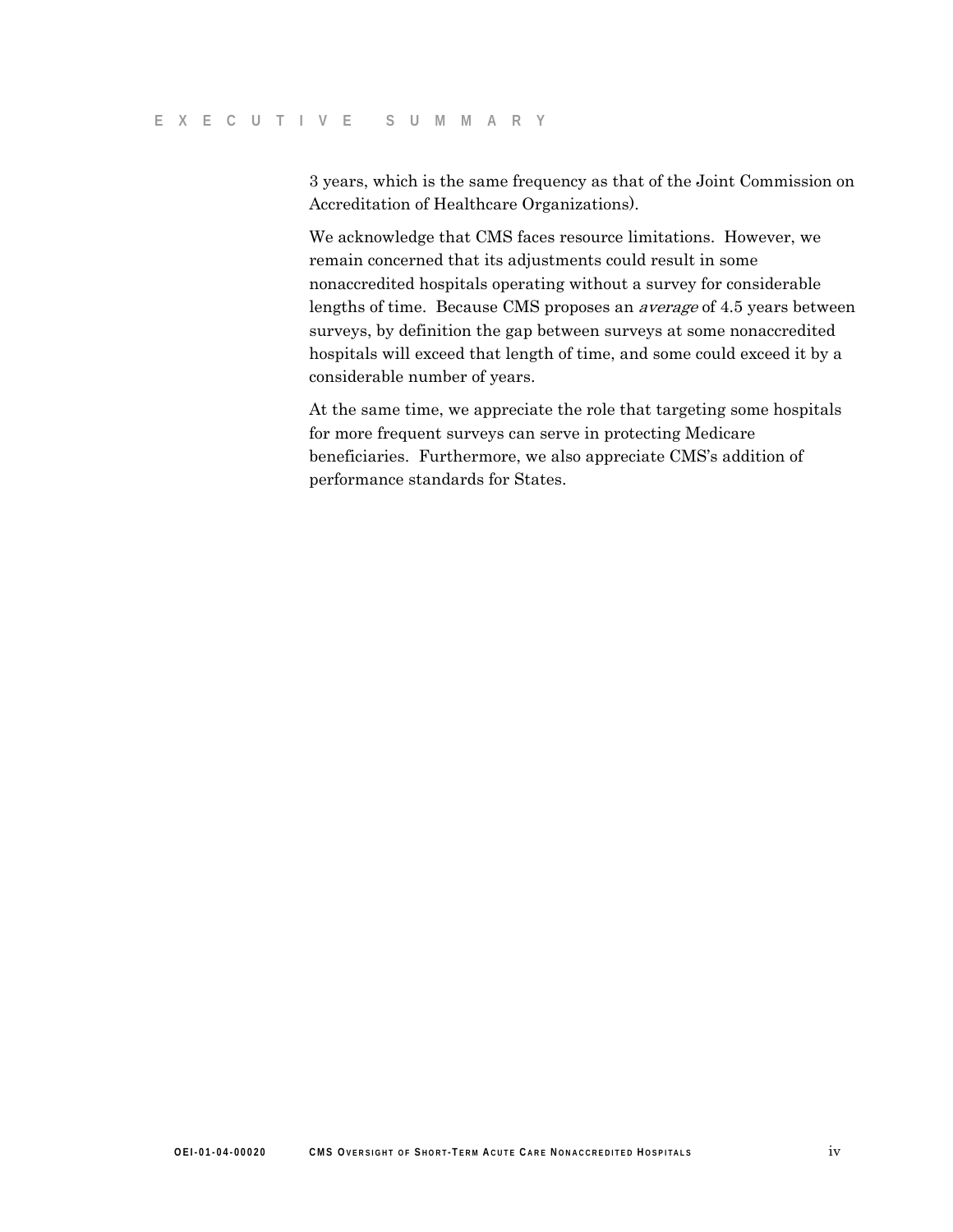# TABLE OF CONTENTS

| Percent of nonaccredited hospitals surveyed increased 5 |
|---------------------------------------------------------|
|                                                         |
|                                                         |
|                                                         |
|                                                         |
|                                                         |
|                                                         |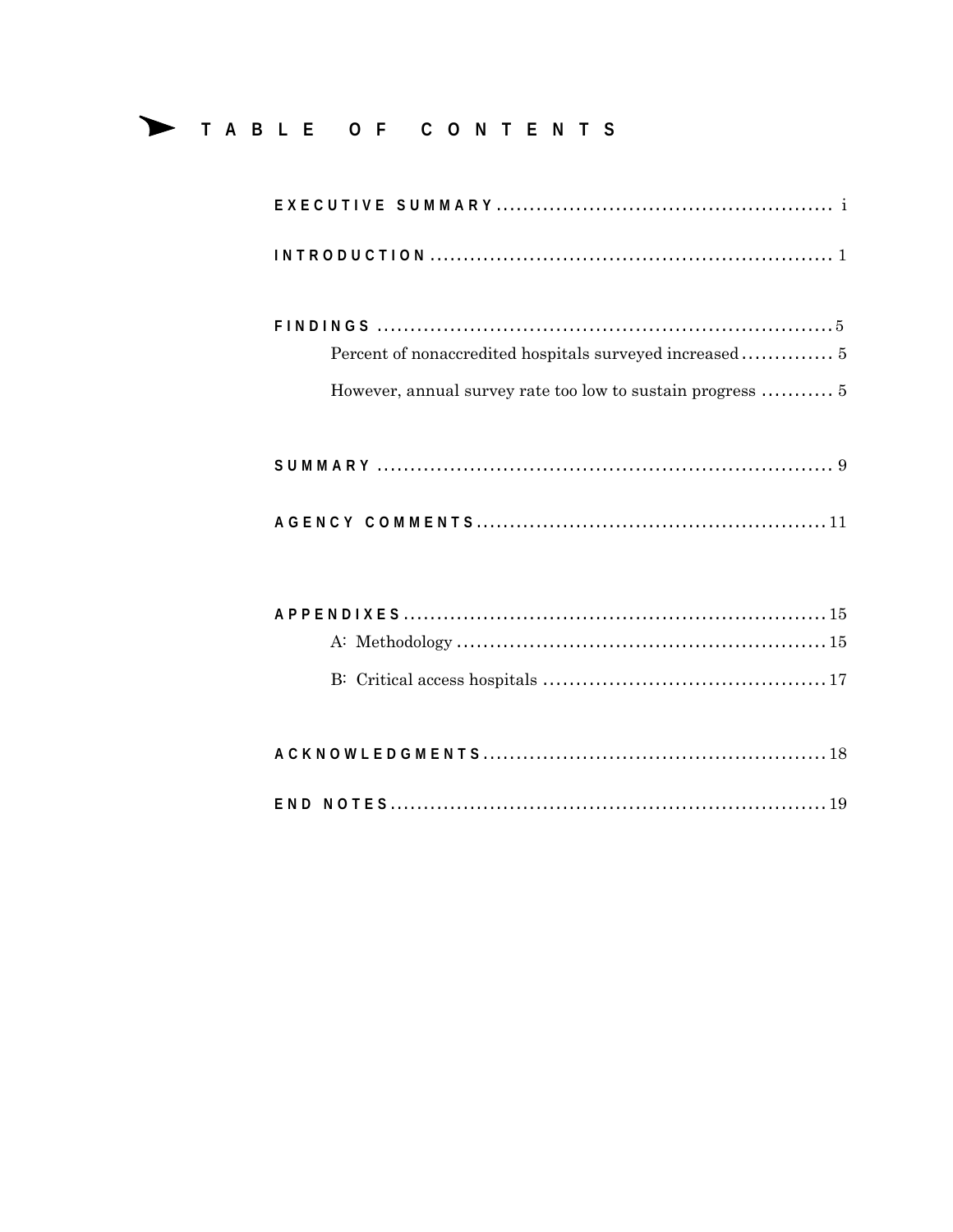# **OBJECTIVE**

To assess the extent to which the frequency of short-term acute care nonaccredited hospital surveys has changed since the 1999 Office of Inspector General (OIG) reports on hospital oversight.

# **BACKGROUND**

In 1999, OIG released a series of reports on the external review of quality oversight in hospitals. This report serves as a followup to one of the reports in that series entitled "The External Review of Hospital Quality: The Role of Medicare Certification," OEI-01-97-00052. Since that series, increasing attention has been paid to the importance of assuring safety and quality in hospital care. In 1999, the Institute of Medicine released the report, "To Err is Human," in which it estimated that as many as 98,000 patients die each year from medical errors that occur in hospitals. A study released in 2003 found that medical injuries that occurred during hospitalization pose a significant threat to length of stay and increased medical expenses and mortality for patients.1 In addition, a 2002 survey of hospital risk managers reports that preventable harm is not consistently and thoroughly disclosed to patients.2

#### **Medicare Certification and Hospital Accreditation**

For hospitals to receive Medicare reimbursement, they must demonstrate to the Centers for Medicare & Medicaid Services (CMS) their initial and ongoing ability to meet a set of minimum quality and safety standards, referred to as the conditions of participation.3 Hospitals can choose one of two ways to do this. They can either pay for accreditation by the Joint Commission on Accreditation of Healthcare Organizations (hereafter referred to as Joint Commission) or the American Osteopathic Association, or they can receive certification from the State survey and certification agencies at no charge.4 Accrediting organizations survey hospitals every 3 years.

While about 83 percent of the nation's 4,020 acute care hospitals choose accreditation, the remaining 17 percent are certified rather than accredited. These hospitals are commonly referred to as nonaccredited hospitals. Nonaccredited hospitals play an important role in the health care system by providing care in areas that are often rural and remote.5 Nonaccredited hospitals demonstrate their compliance with conditions of participation to CMS by receiving Medicare certification through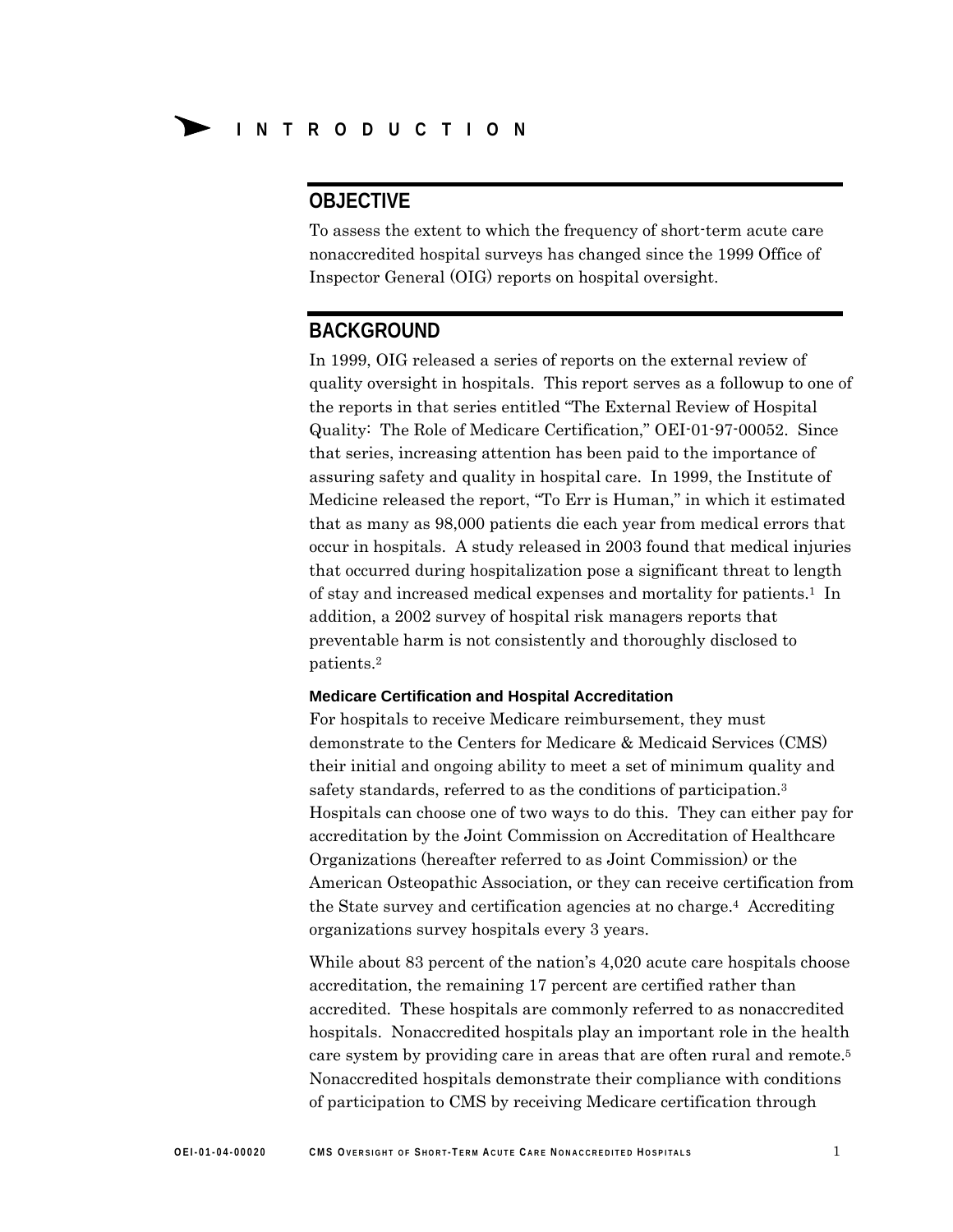surveys that State agencies conduct under CMS funding and guidelines. CMS does not charge hospitals for these surveys.<sup>6</sup>

#### **Medicare Certification and Complaint Surveys**

Certification and complaint surveys are CMS's and the State agencies' main tools to ascertain whether nonaccredited hospitals meet Federal health, safety, and program standards. Because private accreditation organizations do not oversee nonaccredited hospitals, CMS relies on information from State surveys to determine that these hospitals are qualified to serve Medicare patients. State agencies conduct these surveys on behalf of CMS according to procedures outlined in CMS's State Operations Manual.7

State agencies use complaint (allegation) surveys as another mechanism to oversee hospitals. State agencies are responsible for investigating complaints at both accredited and nonaccredited hospitals. Complaints may originate from a variety of sources including in person, by phone, in writing, or from newspaper or magazine articles. Though certification surveys are always announced, complaint surveys are unannounced. Complaint surveys do not substitute for a standard survey. These surveys cover only conditions of participation related to the complaint, although surveyors may expand the scope if they find other unmet conditions during their focused investigation.8

#### **CMS State Survey and Certification Budget Call Letter**

Each year CMS establishes the priority for survey and certification activities for all types of facilities in its Budget Call Letter to the State survey agencies. The States use that information to prepare their yearly budget requests for survey and certification activities. Starting with the 2001 Budget Call Letter, CMS increased the guidelines for the percent of all nonaccredited hospitals that it expects States to survey annually to 33 percent, up from 15 percent in 1997 and 11 percent in 2000.

#### **Prior Work**

In 1999, OIG released a series of reports that identified strengths and limitations in CMS's oversight of both accredited and nonaccredited hospitals. One of these reports, which focused on short-term acute care nonaccredited hospital certification, found that CMS and State agencies placed a low priority on the large and growing backlog of nonaccredited hospitals that had not been surveyed within 3 years. Although the Joint Commission had established a period of 3 years between surveys as the industry standard for accredited hospitals, CMS did not hold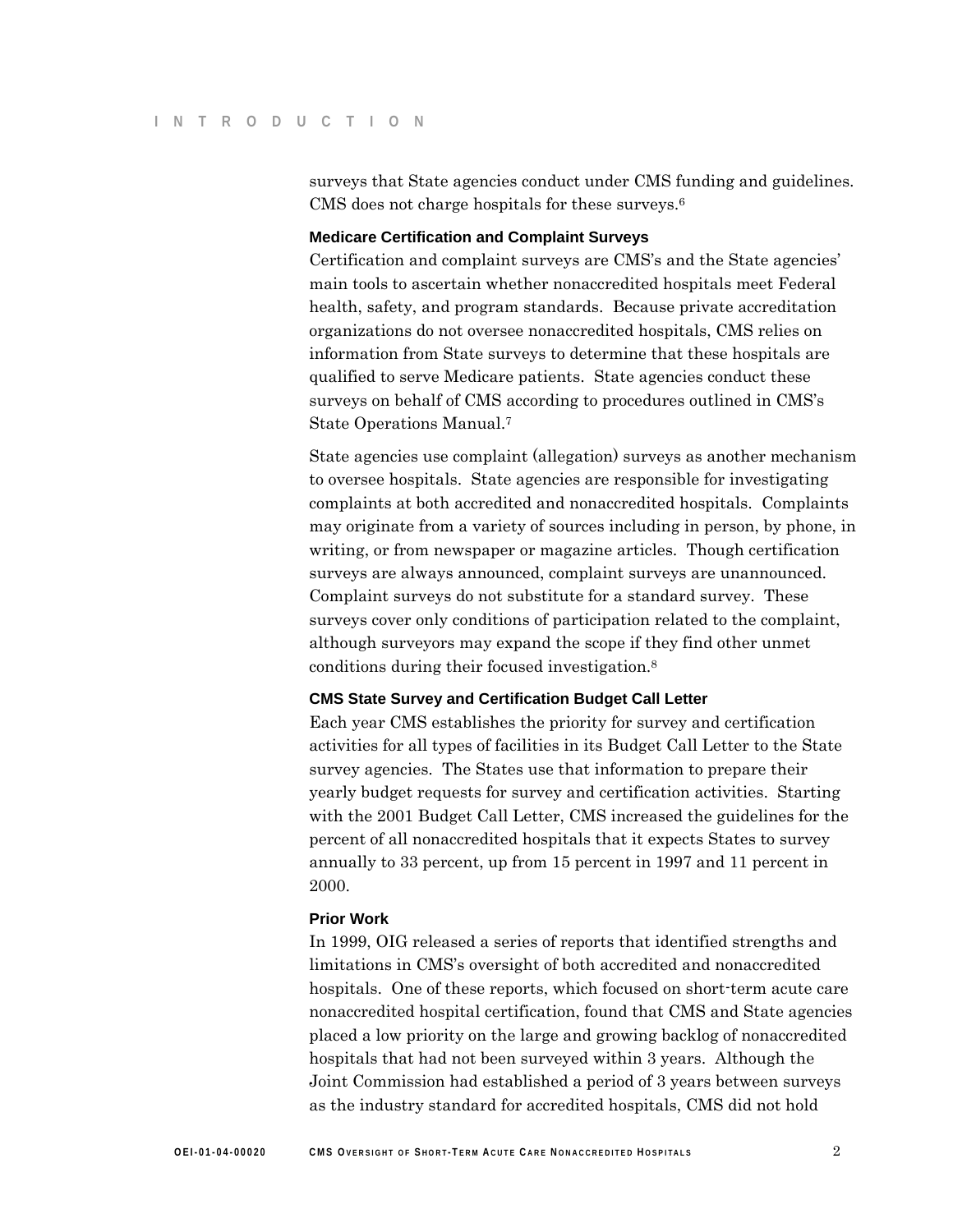nonaccredited hospitals to that standard. In 1997, 50 percent of shortterm acute care nonaccredited hospitals had not been surveyed within 3 years. At the time, CMS funded hospital survey activity at a level that would allow for surveying nonaccredited hospitals once every 10 years. In contrast, the funding for home health agencies allowed for surveying facilities once every 18 months. The reports found that most of CMS's hospital survey budget was dedicated to investigations of complaints and serious incidents, which CMS considered a priority. The reports also found that CMS did little to hold the State agencies accountable for their performance in overseeing hospitals.

Based on this assessment, OIG recommended that CMS determine the appropriate minimum cycle for conducting certification surveys of nonaccredited hospitals. In a written response to the report, CMS committed to surveying all nonaccredited hospitals as frequently as accredited hospitals (every 3 years) as well as to obtaining the funds necessary to establish a more frequent survey cycle.

# **METHODOLOGY**

We based our analysis of certification and complaint surveys for nonaccredited hospitals on two sources of data: the Online Survey Certification and Reporting System (OSCAR) data and CMS's State Survey and Certification Budget Call Letters.

**OSCAR Data.** We analyzed OSCAR data, which compiles the results of certification as well as complaint surveys for nonaccredited hospitals. Our survey analysis is based on data downloaded in July 2004. The OSCAR system, at any given time, only contains survey information for each hospital's four most recently conducted certification surveys. Data are not retained for surveys conducted before the most recent four surveys for each hospital. Because of this limitation, the data in the OSCAR system available for this follow-up report lack the historical survey data used for the original study. Therefore, we used the OSCAR data pulled for the original inspection for years 1995, 1996, and 1997.

As with the previous inspection, this analysis looked only at short-term acute care hospitals, which represent 72 percent of nonaccredited hospitals. We did not include long-term care, rehabilitation, psychiatric or childrens' hospitals in our analysis so that we could make more accurate comparisons to our previous work. Furthermore, we did no analysis on the survey frequency of these other types of nonaccredited hospitals. States are responsible for surveying all nonaccredited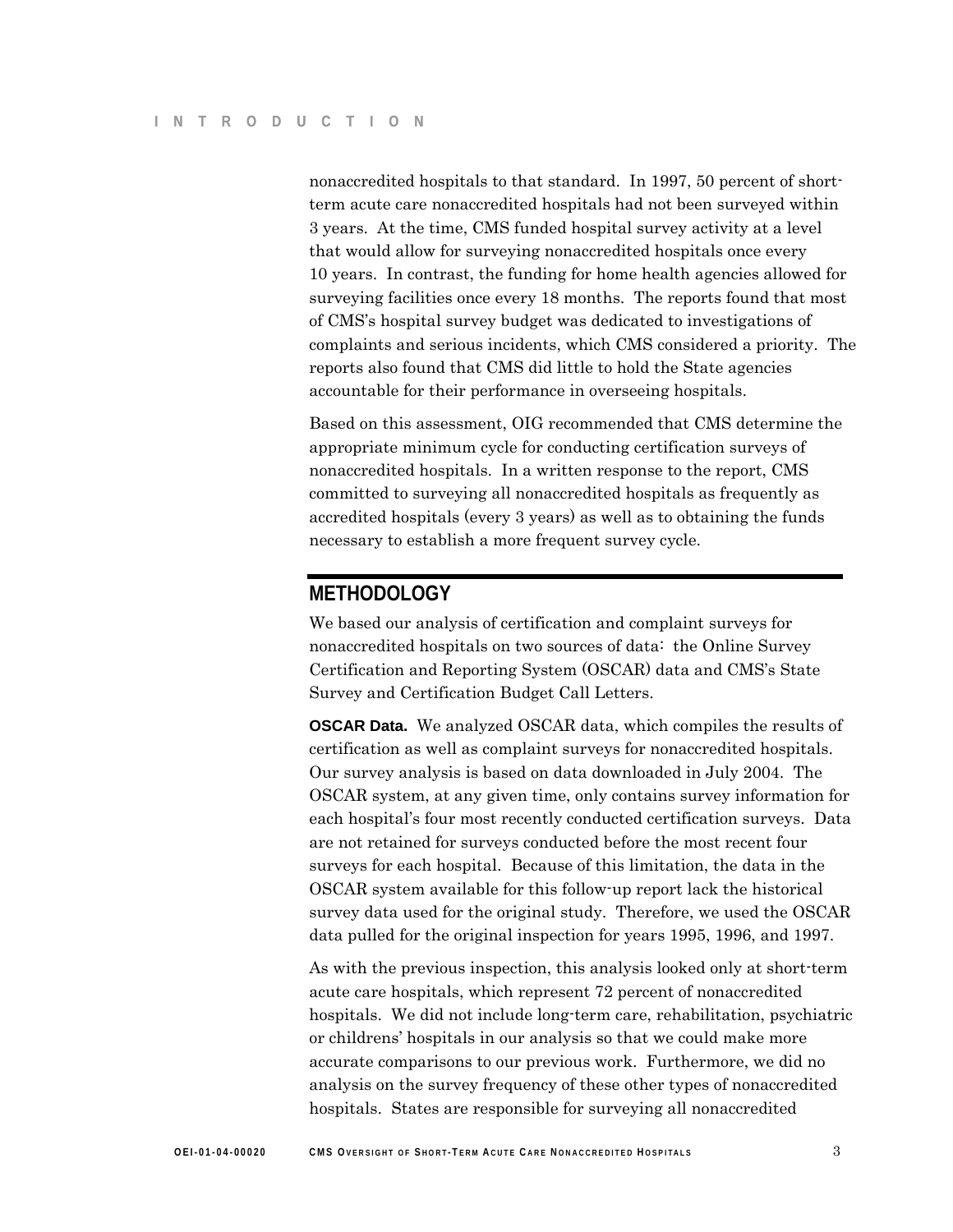hospitals in the Budget Call Letter, and we recognize this as a limitation of our analysis.

Our analysis of hospital complaints is based on OSCAR data downloaded in February 2004. These data reflect complaints for all hospitals. Though not all complaints are entered into the OSCAR system, the system does contain all complaints that require States to conduct onsite surveys. For more detail on our OSCAR analysis, see Appendix A.

**Budget Call Letters.** We reviewed the Budget Call Letters from 1999 through 2004.

We conducted this inspection in accordance with the "Quality Standards for Inspections" issued by the President's Council on Integrity and Efficiency.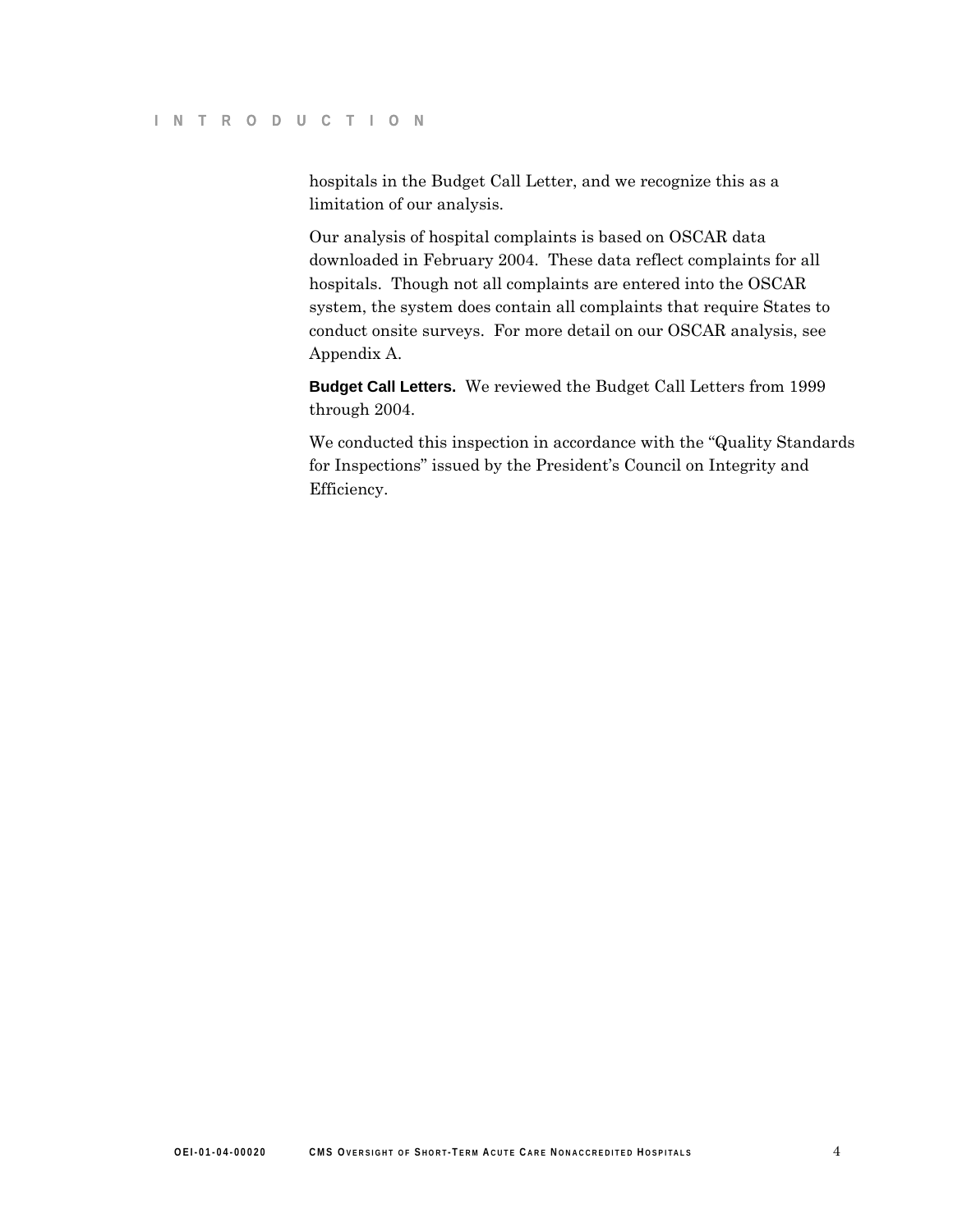# Δ**<sup>F</sup> <sup>I</sup> NDING <sup>S</sup> FINDINGS**

**In 2003, States surveyed 79 percent of short-term acute care nonaccredited hospitals within 3 years compared with 50 percent in 1997** 

Our previous report showed that the percentage of short-term acute care nonaccredited hospitals States surveyed within 3 years fell from 72 to 50 percent between 1995 and

1997. In response to our original report, CMS committed to surveying all nonaccredited hospitals every 3 years, the same frequency as that established by the Joint Commission for accredited hospitals. In 2001, States surveyed 49 percent of short-term acute care nonaccredited hospitals within 3 years. This number grew to 62 percent in 2002, and 79 percent in 2003. Like our previous report, this analysis includes only short-term acute care nonaccredited hospitals, which represent 72 percent of nonaccredited hospitals.

The remaining 21 percent of short-term acute care nonaccredited hospitals that had not been surveyed within 3 years in 2003 lacked routine oversight to ensure that they meet Federal health and safety standards. Furthermore, 12 percent (80 hospitals) had not received a State survey within 5 years. Of the 44 States with short-term acute care nonaccredited hospitals in 2003, 29 States had at least 1 hospital that had not been surveyed in 3 years and 1 State had as many as 21 hospitals not surveyed within a 3-year timeframe.

# **However, the national annual survey rate is too** The national annual survey **low to sustain this progress**

rate reflects the number of short-term acute care

nonaccredited hospitals surveyed each year divided by the total number of such hospitals in all 50 States in each fiscal year. To ensure that all short-term acute care nonaccredited hospitals are surveyed once every 3 years, at least 33 percent of hospitals should be surveyed each year over a 3-year period, assuming that the number of hospitals does not change and no hospital is surveyed more than once. In 2001, States surveyed 25 percent of short-term acute care nonaccredited hospitals nationally. The national annual survey rate grew to 28 percent in 2002. However, States surveyed only 21 percent of such hospitals in 2003. (See Table 1 on the following page.) Unless the national annual survey rate for short-term acute care nonaccredited hospitals increases, States will be unable to maintain a survey frequency that ensures that these hospitals are surveyed once every 3 years.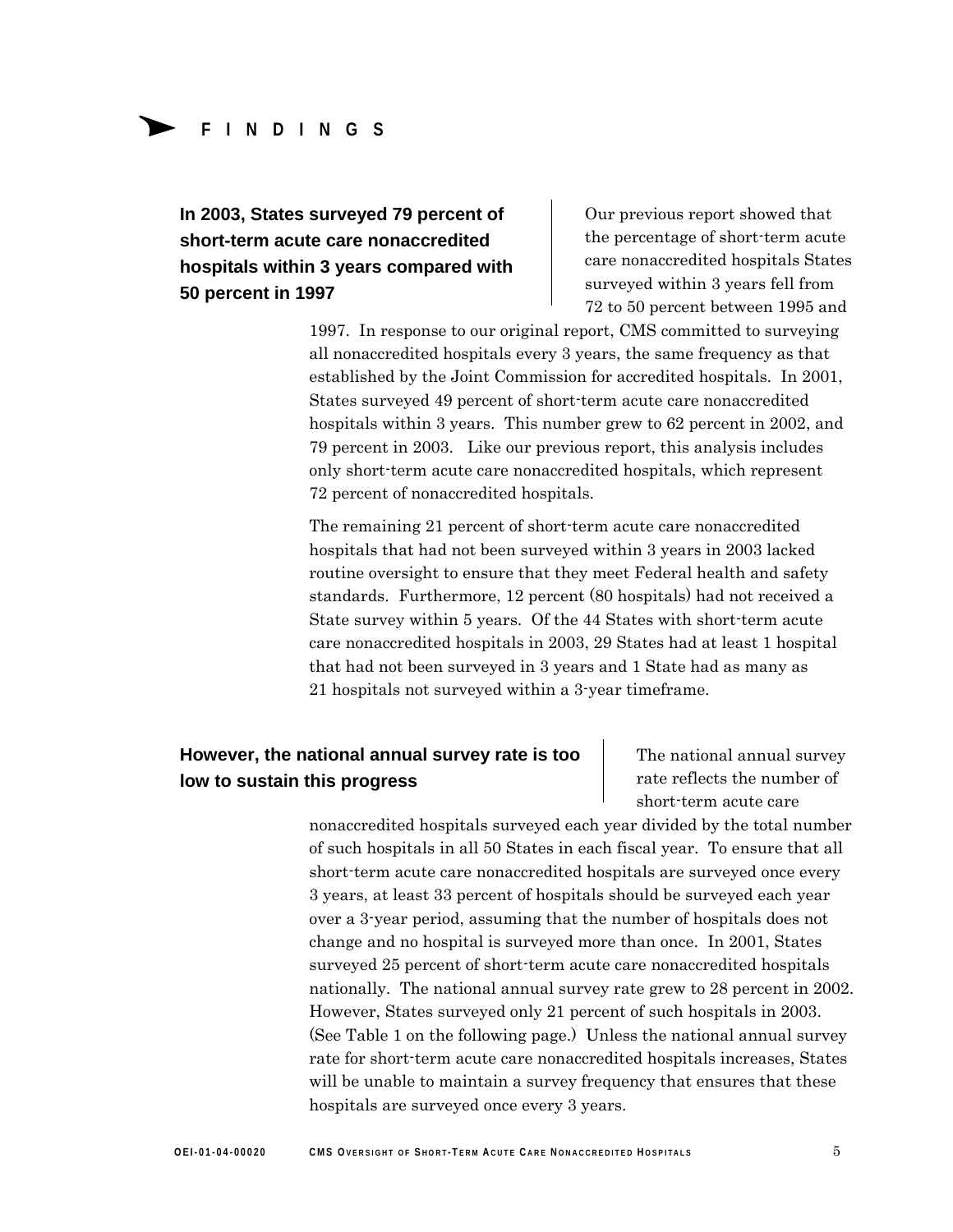| Table 1. National Annual Survey Data: 2000-2003<br><b>Short-Term Acute Care Nonaccredited Hospitals</b> |       |      |      |      |
|---------------------------------------------------------------------------------------------------------|-------|------|------|------|
|                                                                                                         | 2000  | 2001 | 2002 | 2003 |
| National annual survey rates for<br>short-term acute care<br>nonaccredited hospitals                    | 19%   | 25%  | 28%  | 21%  |
| National annual number of short-<br>term acute care nonaccredited<br>hospital surveys                   | 196   | 231  | 212  | 134  |
| National number of short-term<br>acute care nonaccredited<br>hospitals                                  | 1.044 | 908  | 766  | 640  |

Source: OIG analysis of OSCAR data and Budget Call Letters, 2004.

Several factors contributed to these declines in surveys for short-term acute care nonaccredited hospitals:

Conversions to critical access hospitals necessitated additional surveys by State agencies. The number of nonaccredited hospitals decreased from 1,361 to 640 between 1997 and 2003. During this period, many nonaccredited hospitals converted to critical access hospitals. Participating States can grant critical access hospital status to certain limited service rural hospitals that participate in the Rural Hospital Flexibility Program, which the Balanced Budget Act of 1997 established to promote health care delivery in rural areas. (See Appendix B for more detailed information.) Incentives exist for eligible nonaccredited hospitals to convert: cost-based reimbursement from Medicare, rather than prospective payment; partnerships with acute care hospitals for support and expansion of services; and capital improvement costs included when determining Medicare reimbursement.<sup>9</sup> Between calendar years (CY) 2000 and 2003, the number of critical access hospitals increased from 318 to 855.10 Likewise, the number of States with such hospitals rose from 35 to 45 between CY 2000 and CY 2003.

These conversions add more surveys to States' already full workload. In the fiscal year (FY) 2001 Budget Call Letter, CMS calls for States to survey 33 percent of approved critical access hospitals annually, the same survey frequency as nonaccredited hospitals. CMS considers critical access hospitals the same priority level as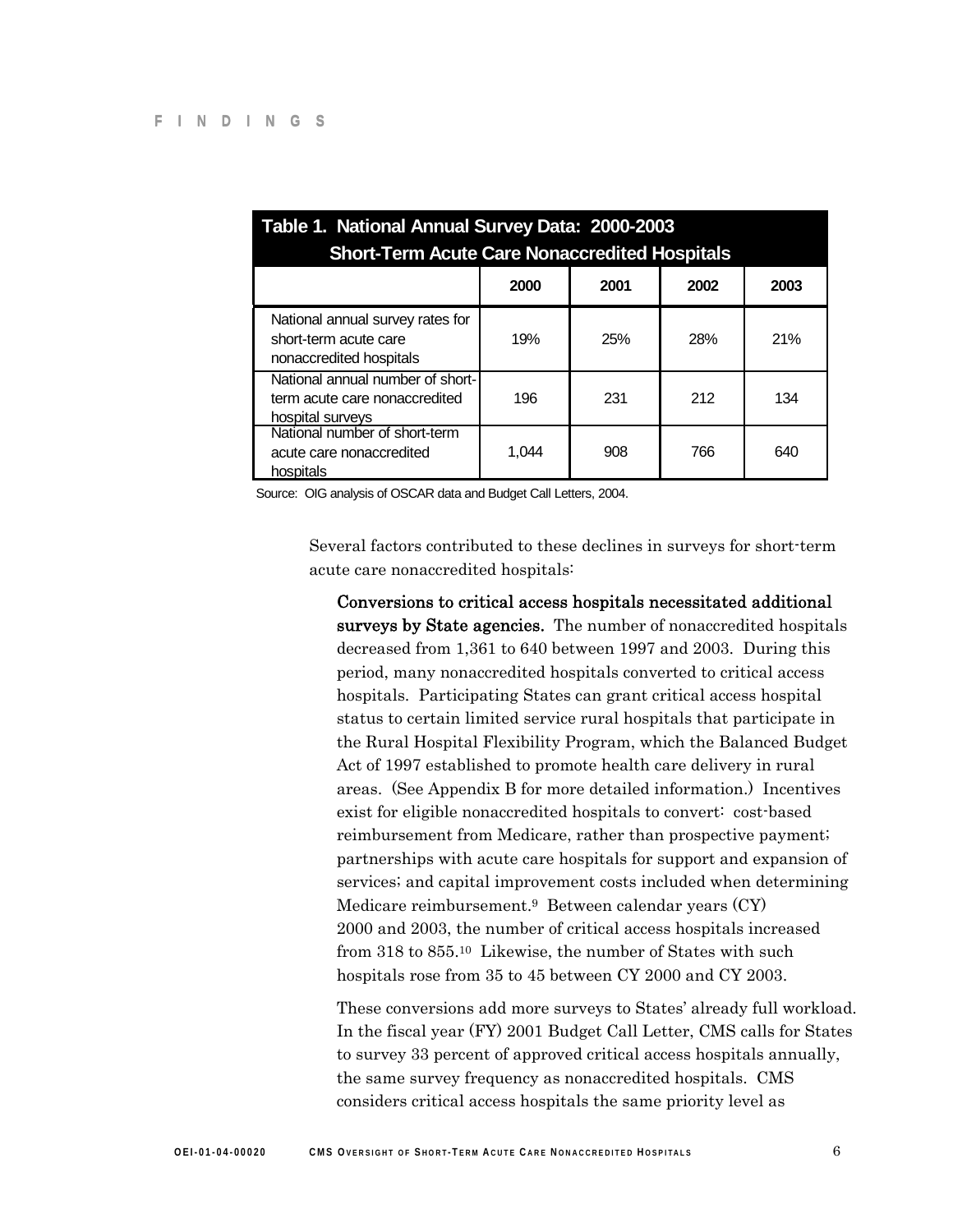nonaccredited hospitals. However, CMS also requires an initial survey for each hospital that chooses to convert to a critical access hospital. In addition, CMS expects them to be resurveyed 1 year after their conversion survey.

Other surveys take priority over nonaccredited hospital surveys. Between FY 1997 and FY 2003, the number of hospital complaints that required an onsite survey at any hospital, accredited or nonaccredited, grew 79 percent, from 2,079 to 3,721. Responding to complaints and adverse events remains as high a priority among State survey and certification activities as it was in 1997. In CMS's FY 2003 Budget Call Letter, complaint surveys are given the highest priority after surveys of facilities with legislatively mandated survey cycles. This places complaint surveys at a higher priority than surveys of nonaccredited hospitals.

CMS also expects States to allocate resources to surveying facilities with legislatively mandated survey cycles before surveying nonaccredited hospitals. These mandated priorities for Medicare include annual certifications of nursing homes, certifications of home health agencies within 3 years, and validation surveys of accredited hospitals.11 For Medicaid, they include annual certifications of nursing homes and annual certifications of intermediate care facilities for people with mental retardation. Nursing home surveys represent the largest and most predictable part of the States' survey workload. In 1998, States conducted 12,555 nursing home certification surveys. In 2001, this grew to just over 15,000 nursing home surveys, a 20 percent increase.12

Budget Call Letter Language. CMS committed to establishing a more frequent survey cycle for nonaccredited hospitals so that they would be surveyed with the same frequency that the Joint Commission accredits hospitals. Hospitals accredited by the Joint Commission are surveyed on a 3-year cycle, but CMS did not establish a 3-year survey cycle for nonaccredited hospitals. Rather, the CMS Budget Call Letter since 2001 has called for States to annually survey 33 percent of all nonaccredited hospitals, up from the previous rates of 15 percent in 1997 and 11 percent in 2000.13 Though on the surface it might appear that this language is equivalent to a 3-year survey cycle, this is not the case. By repeatedly surveying some hospitals and not surveying others, it may be possible for States to consistently meet the 33 percent annual survey rate for their nonaccredited hospitals but at the same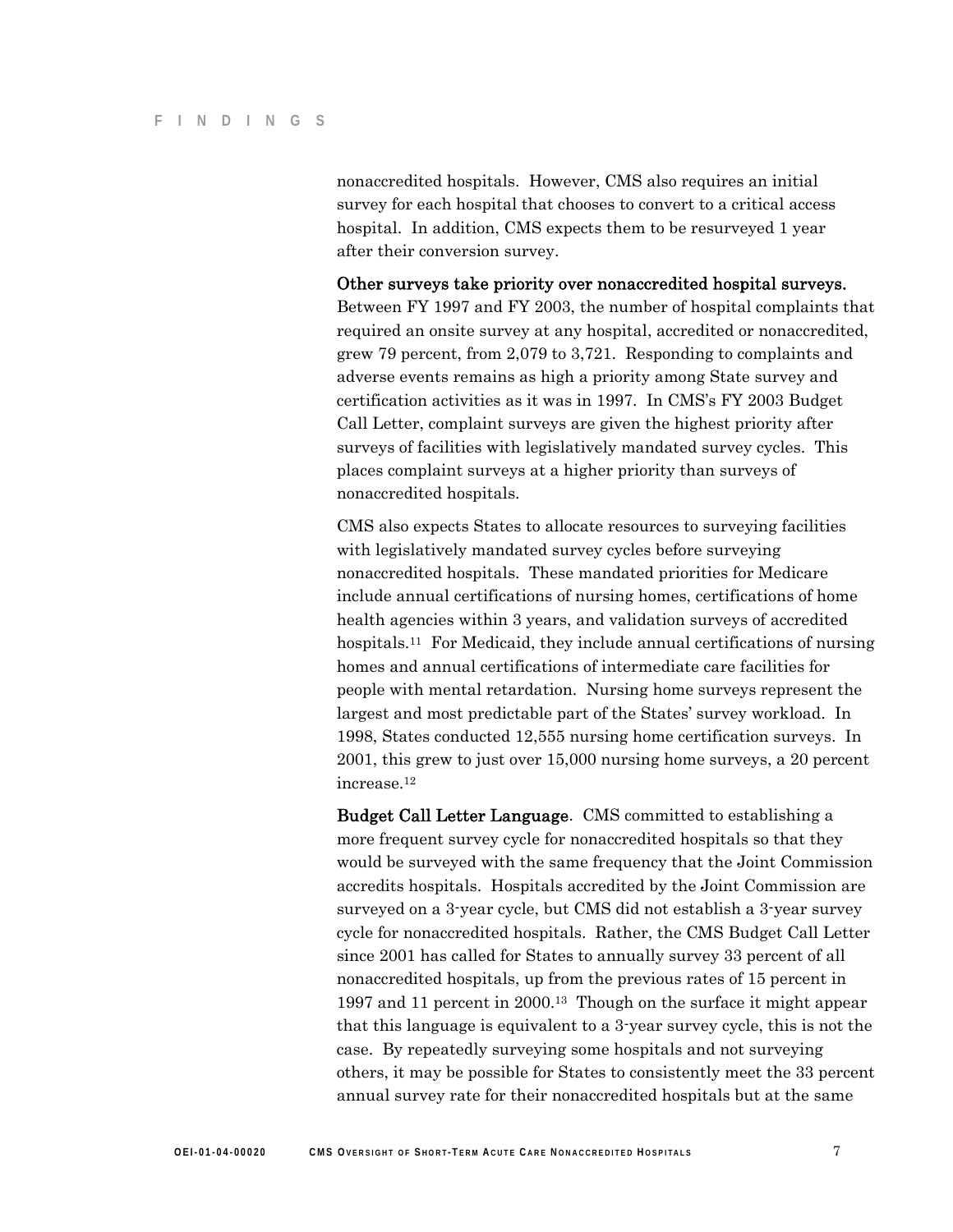#### **F I NDING S**

time not survey all nonaccredited hospitals within 3 years. Resurveying the same nonaccredited hospitals may be appropriate in some cases to ensure safety and quality. However, the annual survey percentage called for in the Budget Call Letter does not account for such additional surveys in the annual 33 percent determination.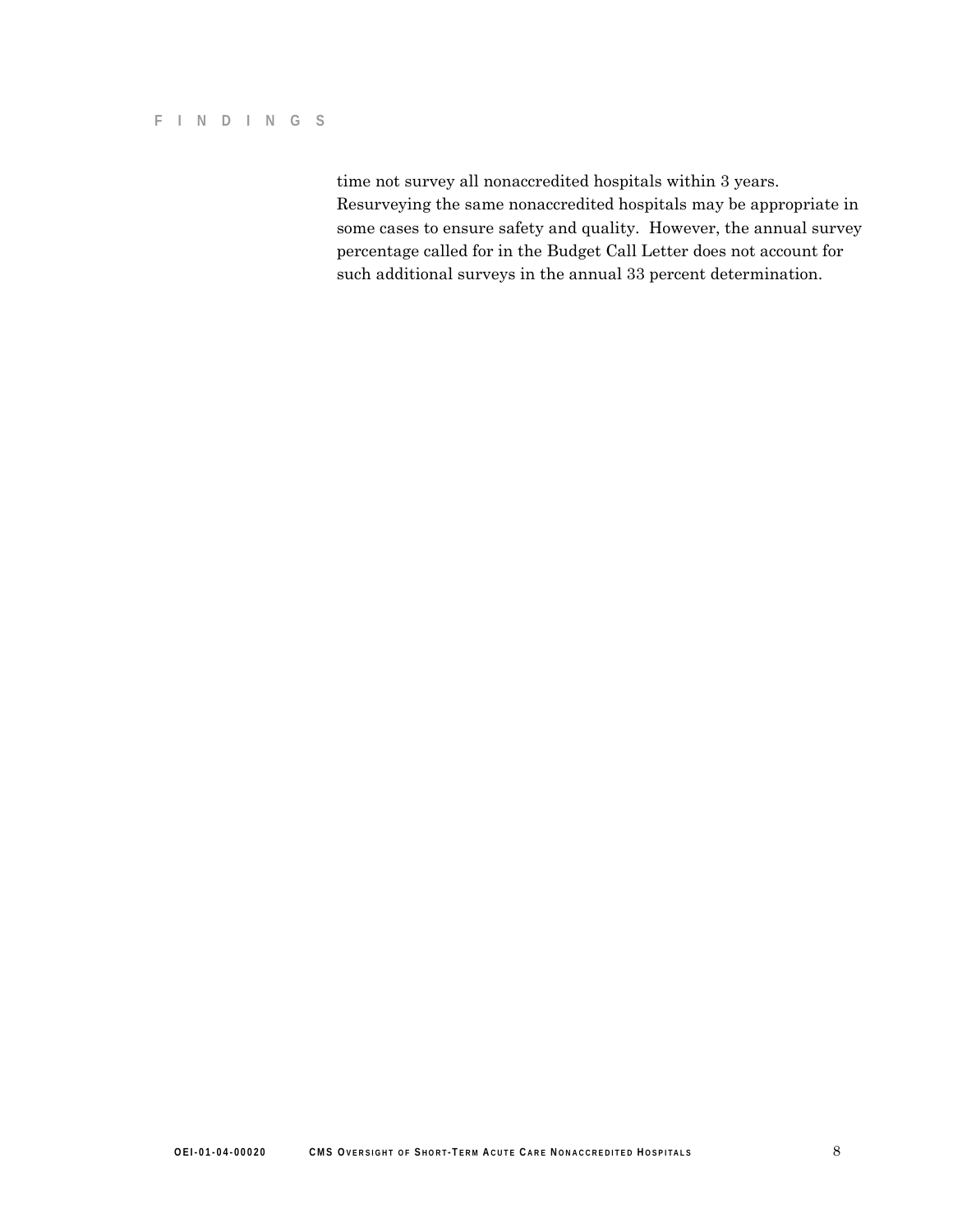### **SUMMARY**

Certification and complaint surveys remain the principal way that CMS and State agencies can ascertain whether nonaccredited hospitals meet Federal health, safety, and program standards. While the percent of short-term acute care nonaccredited hospitals surveyed within 3 years has increased, the national annual survey rate has dropped and is now too low to sustain this progress. To ensure that all short-term acute care nonaccredited hospitals are surveyed once every 3 years, at least 33 percent of hospitals should be surveyed each year over a 3-year period, assuming that the number of hospitals does not change and no hospital is surveyed more than once.

## **AGENCY COMMENTS**

CMS agreed that recent survey rates make sustained improvement in the percent of short-term acute care nonaccredited hospitals surveyed within 3 years uncertain. It further noted that it has additional survey responsibilities and that resources are limited.

CMS identified adjustments it will make in response to our report. First, it will lower the priority of its earlier commitment to survey nonaccredited hospitals once every 3 years. It will also create a new, higher priority goal of surveying nonaccredited hospitals an average of every 4.5 years. Further, it will require States to target certain hospitals that are more likely to have systemic quality problems for more frequent surveys. Finally, it will add a performance standard for States to ensure that the top priority survey frequencies are met. For CMS's complete comments, see page 11 of this report.

# **OIG RESPONSE**

We are pleased that CMS agrees with our summary that although the percentage of short-term acute care nonaccredited hospitals surveyed within 3 years has improved, recent national annual survey rates raise concern that the improvement may not be sustainable. However, CMS also proposes changes to the survey commitment it made in response to the OIG's previous report (that it survey nonaccredited hospitals every 3 years, which is the same frequency as that of the Joint Commission).

We acknowledge that CMS faces resource limitations. However, we remain concerned that its adjustments could result in some nonaccredited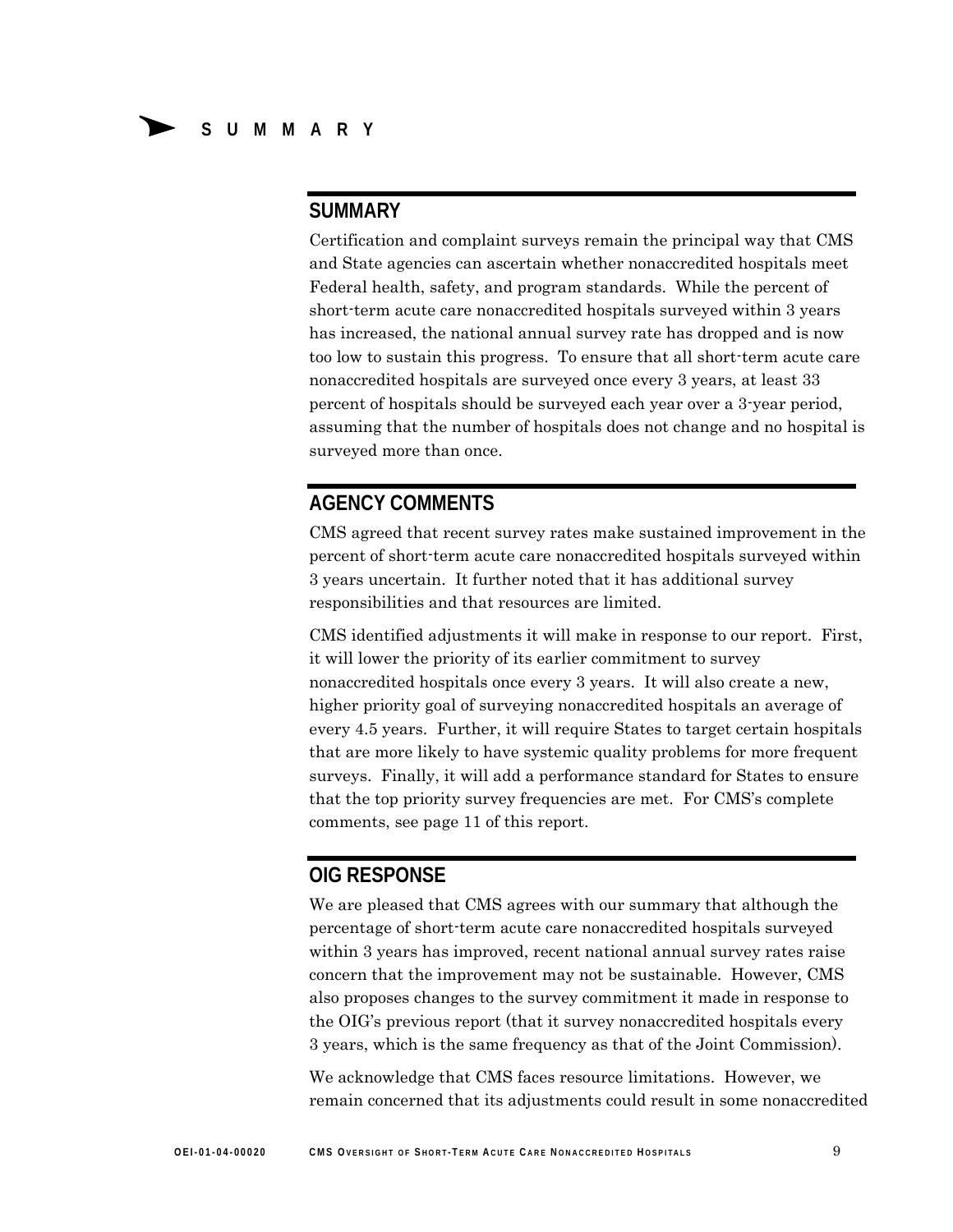hospitals operating without a survey for considerable lengths of time. Because CMS proposes an average of 4.5 years between surveys, by definition the gap between surveys at some nonaccredited hospitals will exceed that length of time, and some could exceed it by a considerable number of years.

At the same time we appreciate the role that targeting some hospitals for more frequent surveys can serve in protecting Medicare beneficiaries. Furthermore, we also appreciate CMS's addition of performance standards for States.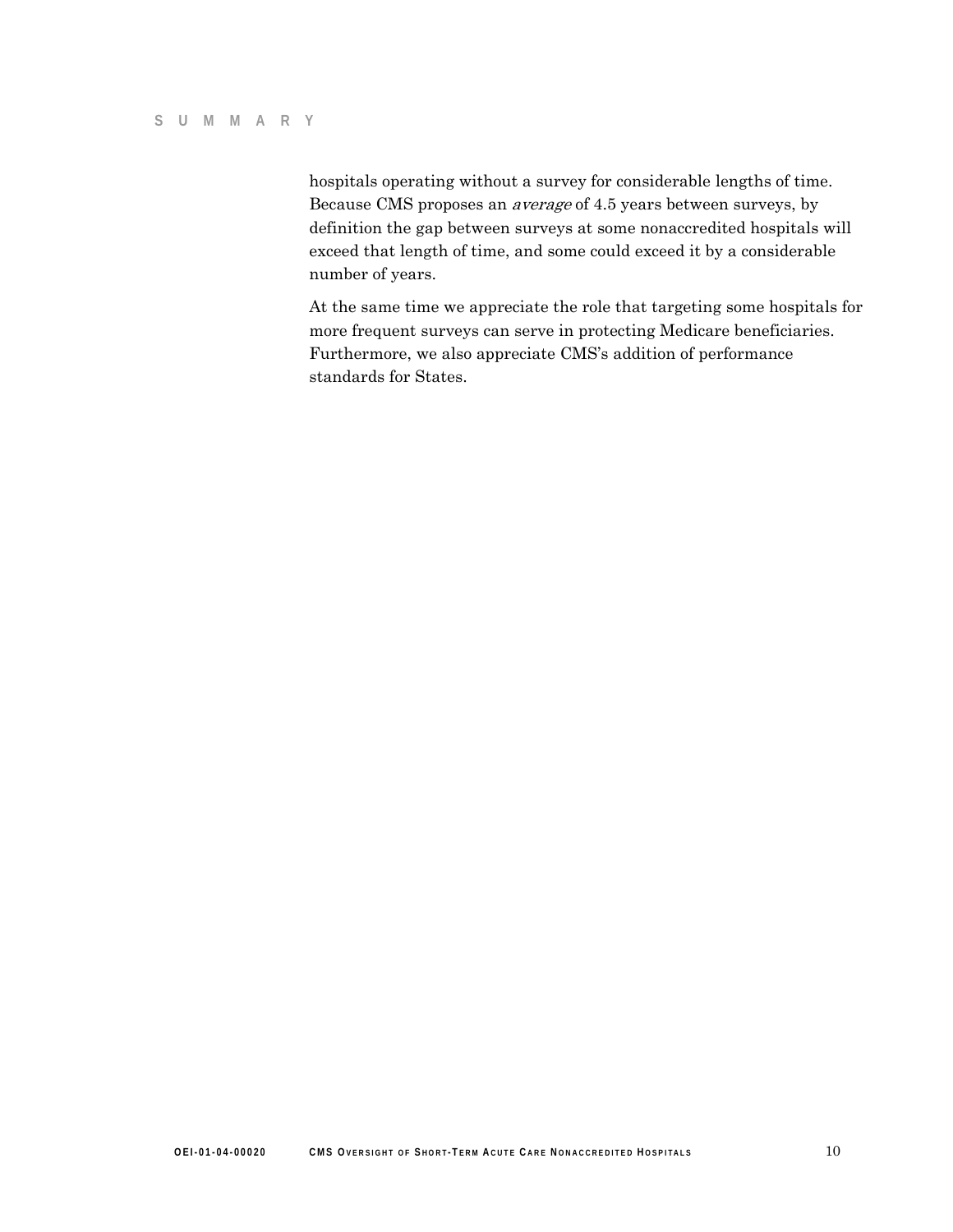

DEPARTMENT OF HEALTH & HUMAN SERVICES

Centers for Medicare & Medicaid Services

63

|  | AY 26 2005 |
|--|------------|
|  |            |
|  |            |
|  |            |

Administrator Washington, DC 20201

TO: Daniel R. Levinson Acting Inspector General

Mark B. McClellan, M.D., Ph.DAM FROM: Administrator

OIG Draft Report: "CMS Oversight of Short-term Acute Care Nonaccredited **SUBJECT:** Hospitals" (OEI-01-04-00020)

Thank you for the opportunity to review and comment on the above draft report from the Office of Inspector General (OIG). We appreciate the investment of time and expertise made by the OIG to assist us to continue to improve quality assurance in hospitals.

The OIG report finds considerable progress in increasing the percentage of non-accredited, short-stay (acute care) hospitals that are surveyed at least once every three years (from 50 percent in 1997 to 79 percent in 2003). The report also cautions that the most recent survey frequency rate (in 2003) is insufficient to sustain such progress over time. Improvements in CMS Hospital QA

The CMS has done more than just improve the frequency of hospital surveys. For example, we increased by 64 percent the complaint investigations conducted for % Increas 2000-2004 all types of hospitals, as illustrated in this graph. These and other areas of progress compete for limited resources.

|   | No. of | Complaints | Hospitals |
|---|--------|------------|-----------|
| P |        |            |           |
|   | 70     |            |           |
|   |        |            |           |

Within 3 vrs

We therefore share both the OIG's conclusion that CMS has made substantial progress and the OIG's concern for the future. In the past two years, the survey and

certification budget has been funded at levels either below the President's budget request (2005) or even below the prior year's level (2004). Such

reduction indicates that Congress expects us to make appropriate adjustments to reconcile funding and policy. We also intend to redouble our current efforts to achieve maximum value for each taxpayer dollar expended. This means that, for the future, we will adopt more refined methods to assure quality, such as more targeted

| Year | <b>Amount of S&amp;C Budget Reduction</b> |                                       |  |  |
|------|-------------------------------------------|---------------------------------------|--|--|
| 2004 | \$1,491,000                               | Reduction from 2003<br>Actual Level   |  |  |
| 2005 | \$11,700,000                              | Reduction from<br>President's Request |  |  |

methods to conduct surveys rather than relying so extensively on the gross number of surveys conducted.

It is also worth observing that many types of hospitals are subject to CMS survey and/or complaint investigations. Each contributes to the workload challenge, and in each area CMS has made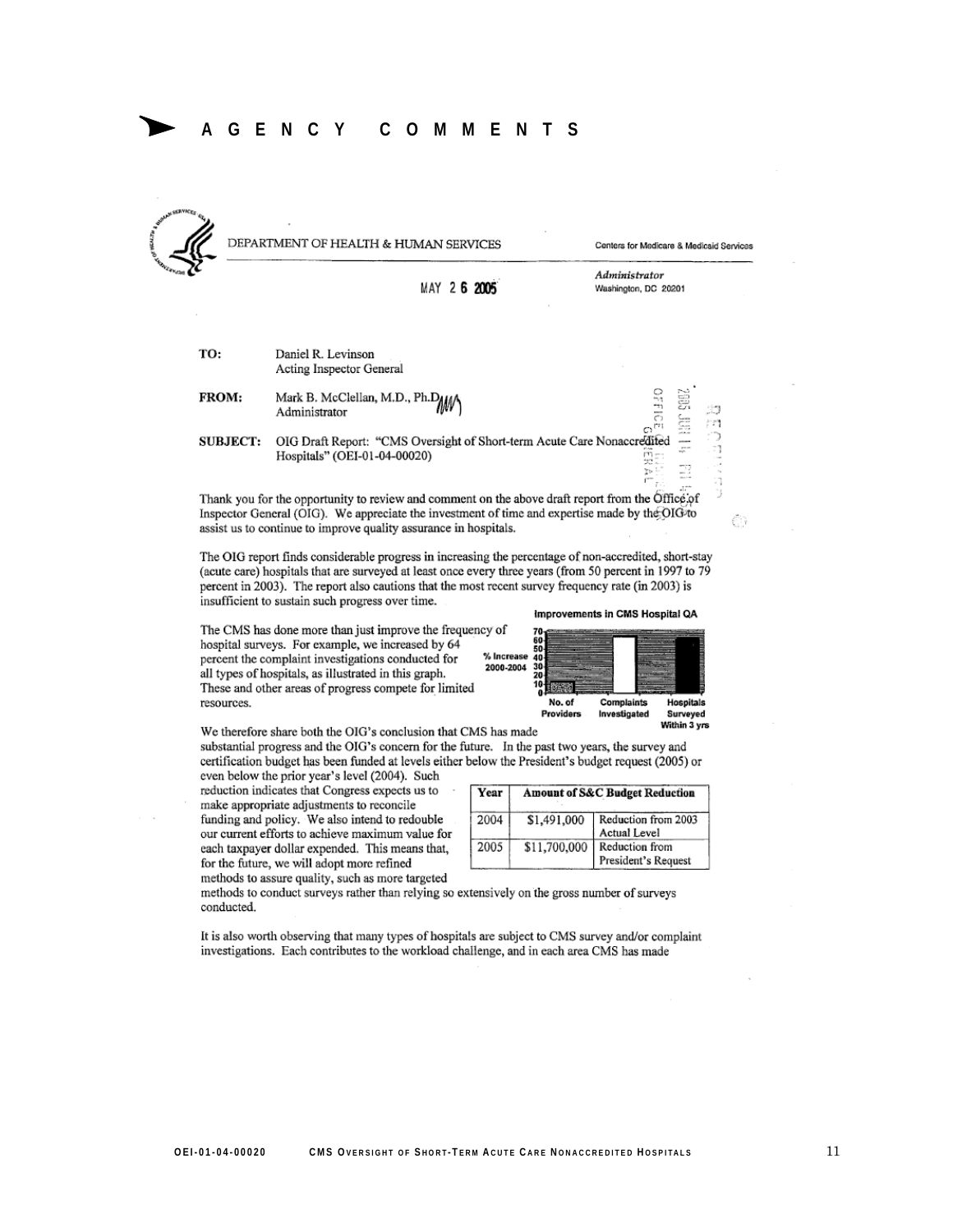#### Page 2 - Daniel R. Levinson

improvements. The major hospital types are: accredited hospitals, nonaccredited hospitals, accredited critical access hospitals (CAHs) and nonaccredited CAHs, and psychiatric hospitals. Although all must be in compliance with the Federal requirements for health and safety, each of these hospital types is subject to slightly different survey frequency.

Accredited hospitals are deemed to meet the Federal requirements by virtue of their accreditation by either the Joint Commission on Accreditation of Health Care Organizations or the American Osteopathic Association. They are only subject to oversight surveys on a selective sample basis by CMS. However, CMS does investigate many complaints related to accredited hospitals, and removes the hospital's deemed status if we find the conditions of participation for Medicare have been violated.

Nonaccredited hospitals are subject to routine oversight surveys (approximately once every three to six years) to determine their compliance with the Federal requirement for health and safety. Such hospitals are also subject to survey in response to a complaint.

The CAHs are a relatively new type of hospital and may be either accredited or non-accredited. Nonaccredited CAHs are subject to oversight surveys upon initial conversion to CAH status, oneyear following conversion to CAH status, and then on a routine schedule (approximately every three to five years).

Psychiatric hospitals are subject to CMS survey once every three to five years. There is no accreditation of the overall hospital that CMS accepts as conferring deemed status. CMS standard surveys of psychiatric hospitals have increased by about 61 percent from 2000 to 2004 and the number of complaints investigated has increased by about 96 percent.

The draft OIG report concerns only nonaccredited, acute care hospitals. It documents the extent to which the frequency of nonaccredited hospital surveys has improved since the 1999 OIG report. This report indicates that while there has been substantial improvement in the survey rate of these hospitals since 1999, CMS needs to survey at least 33 percent of them each year in order to meet the goal of ensuring that all nonaccredited hospitals are surveyed at least once every three years.

The above discussion of the various types of hospitals subject to survey is useful in appreciating that the data upon which both we and the OIG rely are subject to limitations of the current information system. In particular, the frequency of surveys may be understated. This is due to the fact that certain providers that switch categories during the year may be counted twice (once in each category). A non-accredited hospital that switches to accredited status at the beginning of the year may still show up in the statistics for non-accredited hospitals, implying that a state survey should have been conducted when a survey is not required.

In the remarks below we provide more specific comments to the draft report and our future direction.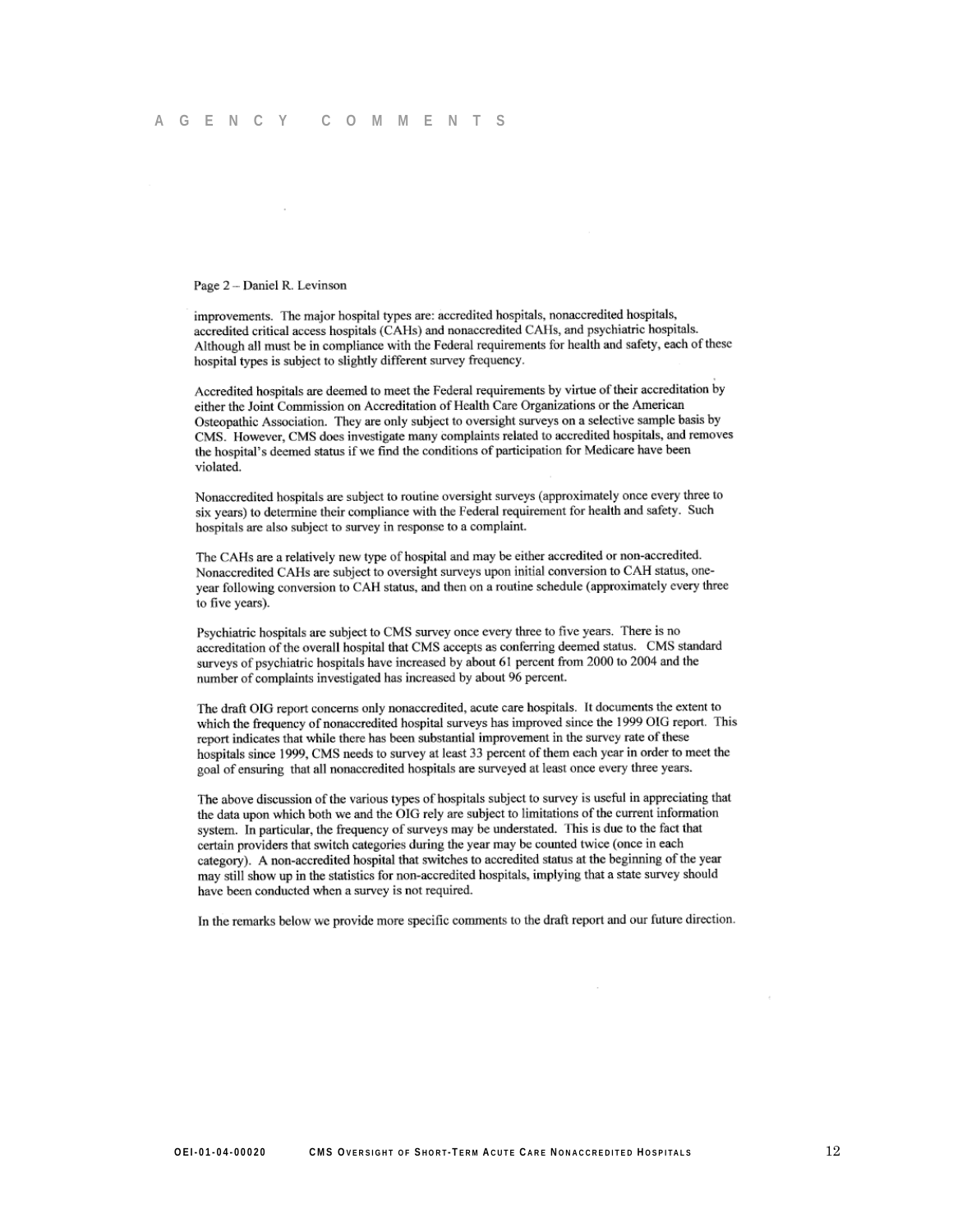#### Page 3 - Daniel R. Levinson

#### **OIG Recommendation**

OIG found that "the percentage of short-term acute care nonaccredited hospitals surveyed within 3 years had improved from 50 percent to 79 percent between 1997 and 2003. However, the national annual survey rate (the number of short-term acute care nonaccredited hospitals surveyed each year divided by the total number of such hospitals) declined to 21 percent in 2003, from 28 percent in 2002 and 25 percent in 2001. To survey all such hospitals within 3 years, at least 33 percent of hospitals should be surveyed each year over a 3-year period assuming that no hospital is surveyed more than once and the number of hospitals remains the same."

#### **CMS** Comments

We appreciate OIG's acknowledgment in the report that considerable progress has been made toward increasing the frequency of surveys for non-accredited hospitals. This progress has occurred despite a 12 percent increase in the total number of hospitals from fiscal year (FY) 2000 through 2004, a 64 percent increase in the number of complaints investigated, and a 200 percent increase in the number of conversions to critical access hospital status (which requires more frequent surveys in the first two years following conversion).

While the agency's 1999 response to the earlier OIG study changed CMS policy to increase the frequency of surveys such that every non-accredited hospital would be surveyed every three years, and while considerable progress was made, neither the funding nor the infrastructure were fully implemented to ensure that such a goal was completely fulfilled.

Recent Congressional action funds the survey and certification budget at a level considerably lower than requested in the President's FY 2005 budget request. Such action indicates that Congress expects us to make appropriate adjustments to reconcile funding and policy, as well as redouble our current efforts to achieve maximum value for each taxpayer dollar expended.

We are therefore adopting a number of revisions to CMS policy to target scarce resources in the most effective manner and ensure that the targeted, priority surveys occur. These actions differ from the OIG report recommendations and from past (HCFA) policy that responded to the 1999 OIG report.

Hospital surveys currently represent a "tier 3" priority for states. Raising the priority level would increase the likelihood that the surveys will occur. Targeting more frequent surveys to those hospitals more likely to experience quality problems would make more efficient use of resources than scheduling every hospital for the same frequency of surveys. Based on these considerations, we will adopt the following adjustments:

- 1. Higher Priority: Surveys of non-accredited hospitals will be raised from "tier 3" priority to "tier 2" (just below the number one priority of statutorily-required surveys) for surveying nonaccredited hospitals an average of every 4.5 years; the remaining surveys needed to raise the frequency to once every 3 years will be made a "tier 4" priority.
- 2. Targeting: States will be required to use available data (e.g. complaint data, recent history, survey deficiency data, and corrective action information) to target more frequent surveys to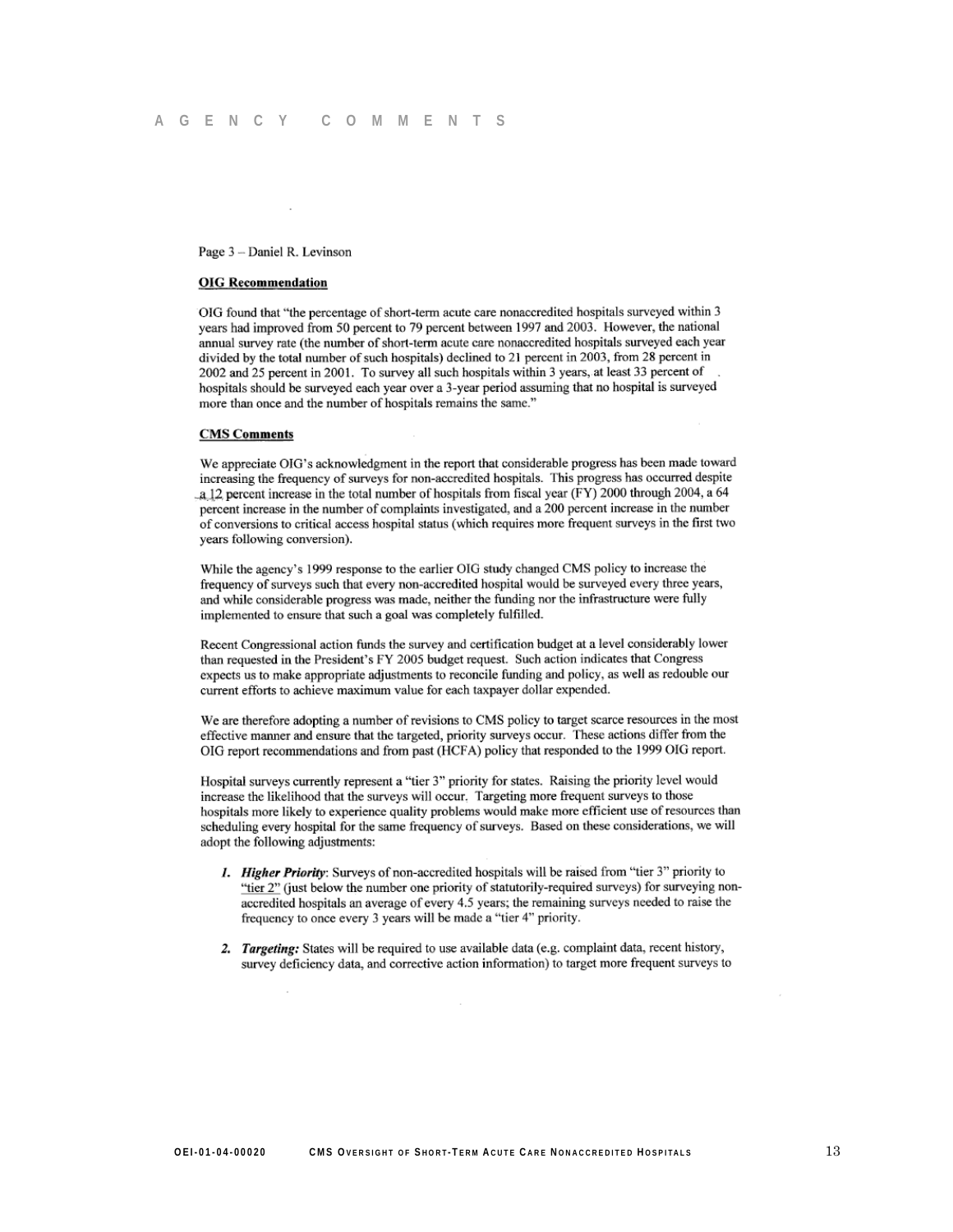Page 4 - Daniel R. Levinson

those hospitals that are more likely to exhibit systemic quality problems compared to others. Some hospitals will be surveyed every six years while other hospitals will be surveyed much more frequently, to achieve a once every four year average. In this way survey and certification resources will be targeted to those hospitals needing the most attention.

3. Performance Fulfillment: We will add a performance standard and appropriate follow-up mechanisms to assure that the expected, top priority survey frequencies are met. Such a standard and follow-up mechanisms were not put into place after the 1999 OIG report.

 $\overline{1}$ 

 $\sim$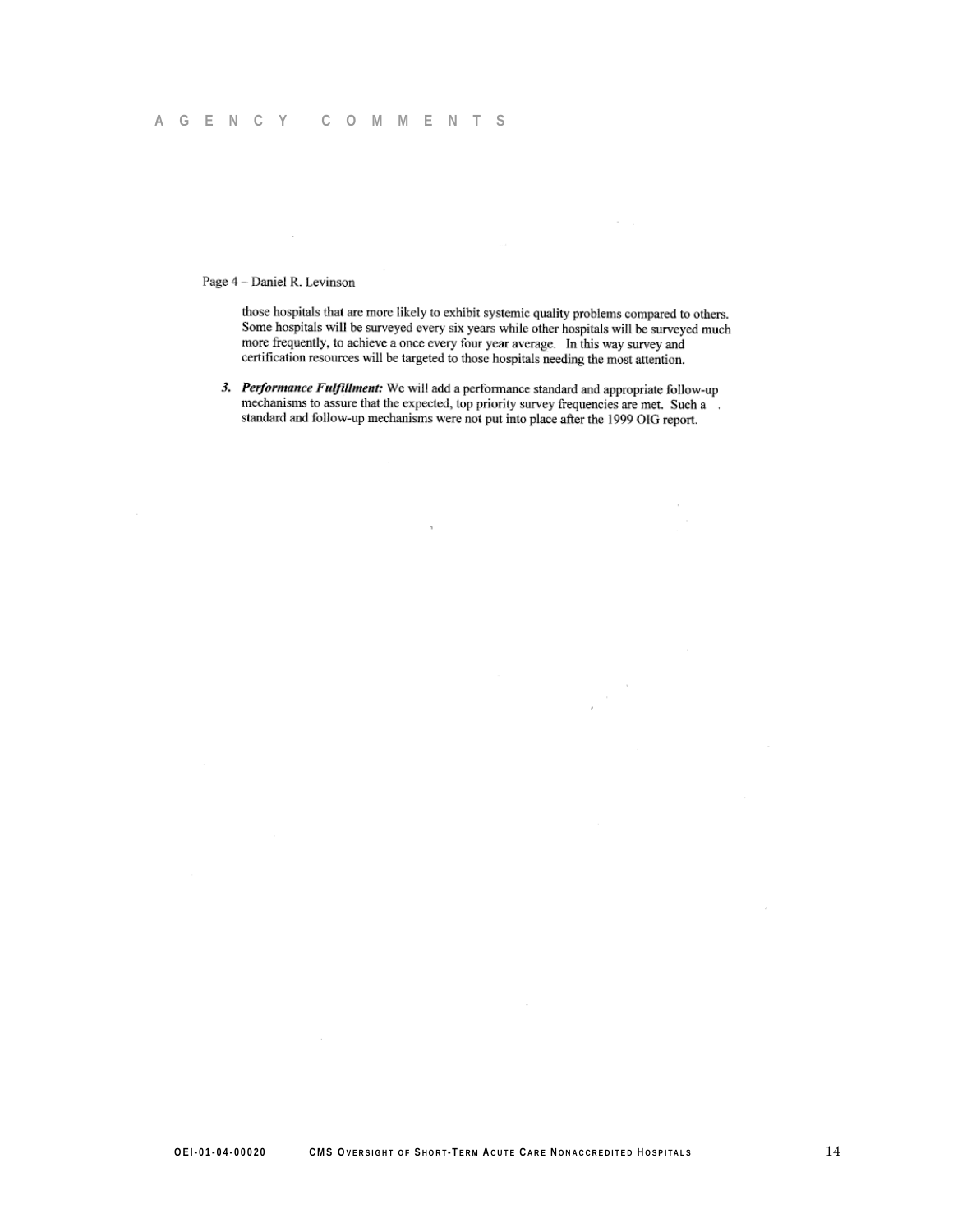**OSCAR Data.** We included short-term acute care nonaccredited hospitals participating in Medicare on the first day of each FY in our analysis. To further refine the list of active nonaccredited short-term acute care hospitals, we removed data on certain hospitals from OSCAR: those listed in OSCAR as leaving the program before the first day of the FY; those that entered the Medicare program after the first day of the FY accredited; those accredited by the Joint Commission; those that were

| Table 2. Short-term Acute Care Nonaccredited Hospitals                                |       |               |       |       |
|---------------------------------------------------------------------------------------|-------|---------------|-------|-------|
| <b>Dropped from Dataset</b>                                                           |       |               |       |       |
| <b>Fiscal Year</b>                                                                    | 2000  | 2001          | 2002  | 2003  |
| <b>Original Nonaccredited</b><br><b>Hospital Count</b>                                | 1,908 | 1,908         | 1,908 | 1,908 |
| Nonaccredited hospitals that<br>left program before 1st day of<br>given fiscal year   | 609   | 779           | 941   | 1,099 |
| Nonaccredited hospitals that<br>entered program after 1st day<br>of given fiscal year | 185   | 151           | 128   | 96    |
| Joint Commission accredited                                                           | 43    | 44            | 46    | 47    |
| U.S. territories                                                                      | 23    | 24            | 24    | 23    |
| Hospitals that did not bill<br>Medicare for 2 years                                   | 4     | $\mathcal{P}$ | 3     | 3     |
| <b>Final Nonaccredited</b><br><b>Hospital Count</b>                                   | 1,044 | 908           | 766   | 640   |

Source: OIG analysis of OSCAR and CMS Customer Information System data, 2004.

located in U.S. territories; and those that did not bill Medicare for 2 consecutive years. (See Table 2 above.)

We used FYs to determine the annual number of hospitals and the elapsed time since their most recent surveys. Annual nonaccredited hospital totals for each FY reflect hospitals listed in OSCAR as active on the first day of each FY. Elapsed time since each hospital's most recent survey reflects the time between October 1st of the relevant FY and the most recent prior survey.

We removed hospitals that were listed on the Joint Commission's Web site as accredited and that went 5 or more years without a survey.

We compared our FY lists of active hospitals against CY billing data from the CMS Customer Information System (HCIS). If a hospital on the OSCAR list had not billed Medicare in 2 years, the hospital was removed from the list. We checked our active nonaccredited hospital lists from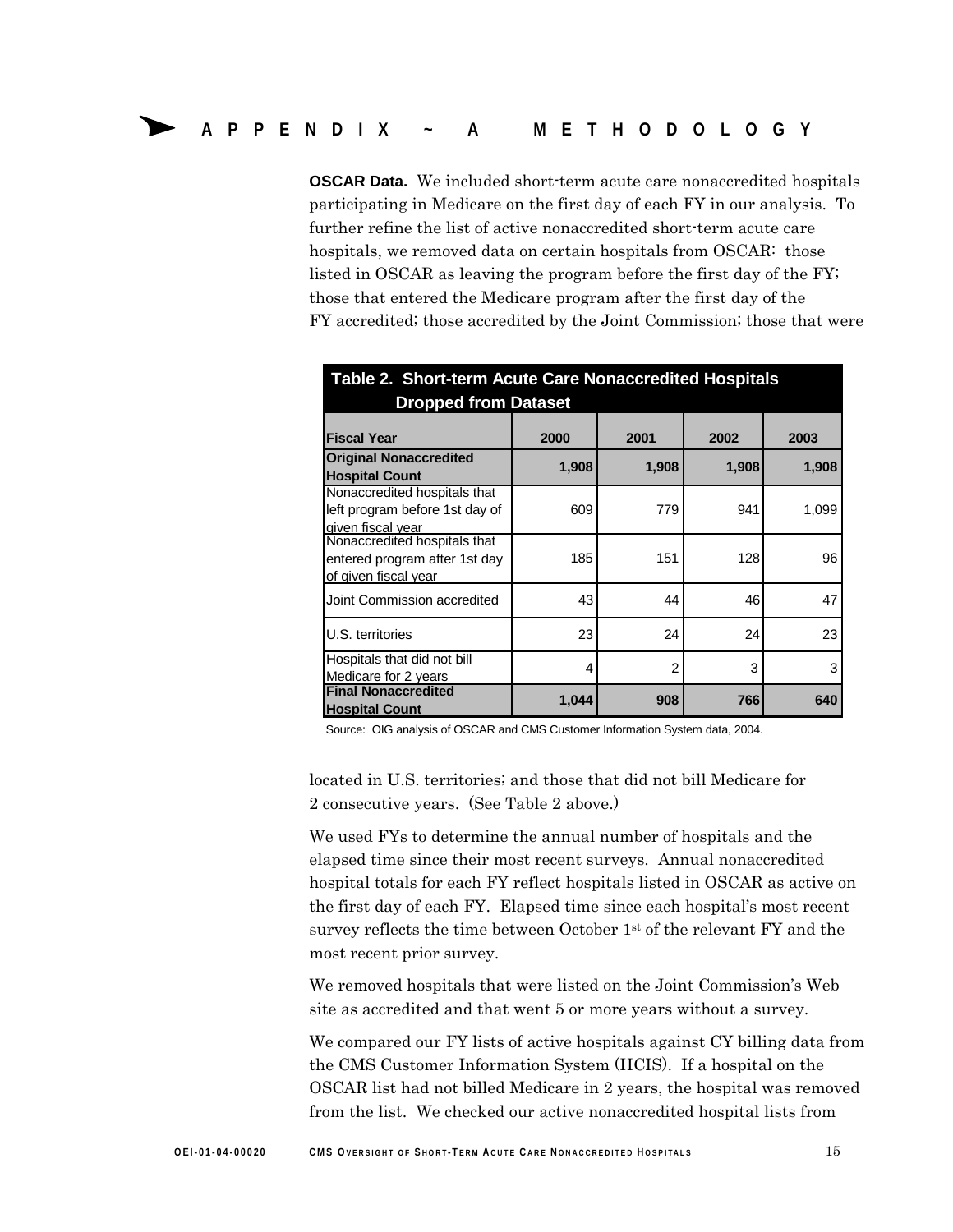**A P PEND IX ~ A M E THO D OLOG Y** 

OSCAR for FYs 2000 through 2003 against HCIS billing data for CYs 1998 through 2002.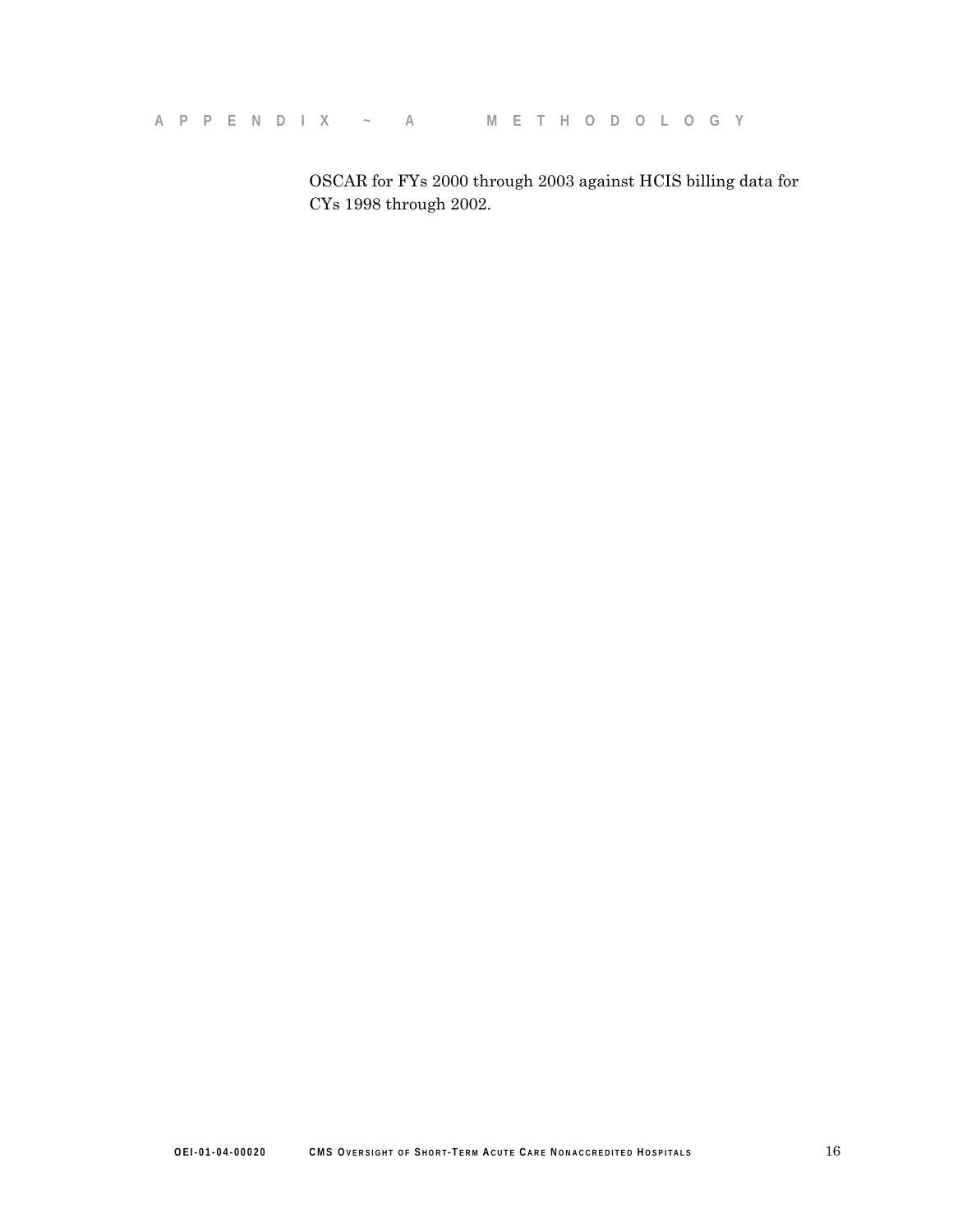#### **Critical Access Hospitals**

States can designate critical access hospitals (CAH) as those limitedservice hospitals participating in a program developed to strengthen rural health providers. A hospital can convert to CAH status if the State in which it is located has a Medicare Rural Flexibility Program approved by CMS. Under this program, a hospital that meets the State CAH eligibility requirements can convert to CAH status through a State survey or through accreditation.

CMS requires CAHs to meet a more limited set of conditions of participation compared to those of hospitals. Upon converting to CAHs, facilities also receive different provider numbers to reflect the CAH designation. CMS requires an initial survey for each hospital that chooses to convert to a CAH. A 1-year follow-up survey will occur to ensure continued compliance with the conditions of participation. After this followup, the CAH will be on the same survey cycle as other nonaccredited hospitals, 33 percent annually.

Hospitals that do convert to CAH status receive cost-based reimbursement, as well as other financial incentives. The CAHs are required to enter into agreements with a larger hospital. The program was intended to strengthen rural health care by encouraging the development of stronger networks for the provision of health care in rural areas.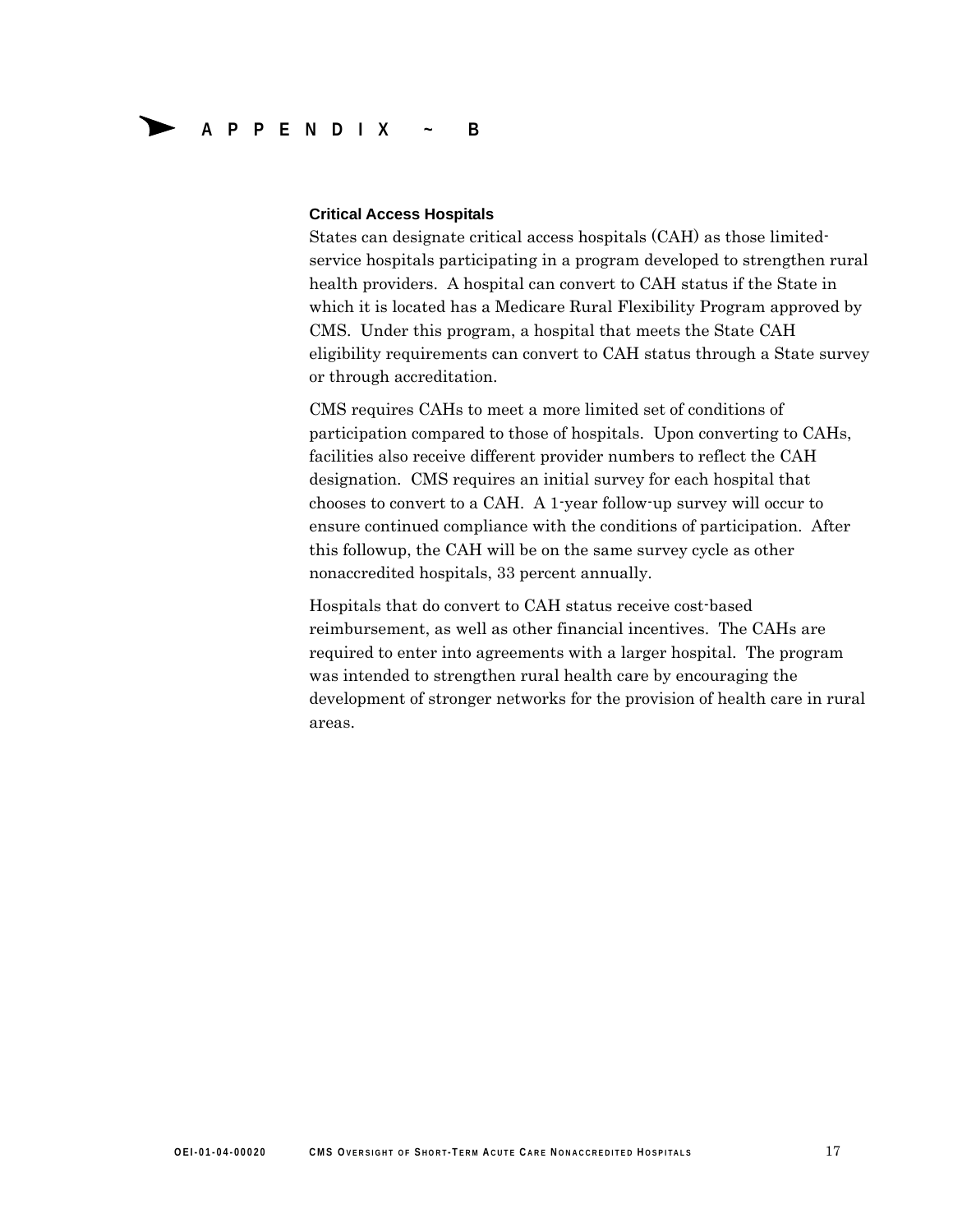# Δ **ACKNOWLEDGME <sup>N</sup> TS**

This report was prepared under the direction of Joyce M. Greenleaf, Regional Inspector General for Evaluation and Inspections. Other principal Office of Evaluation and Inspections staff who contributed include:

Danielle Fletcher, Team Leader

Steve Keenan, Lead Analyst Bambi Straw, Program Specialist

Tricia Davis, Director, Medicare and Medicaid Branch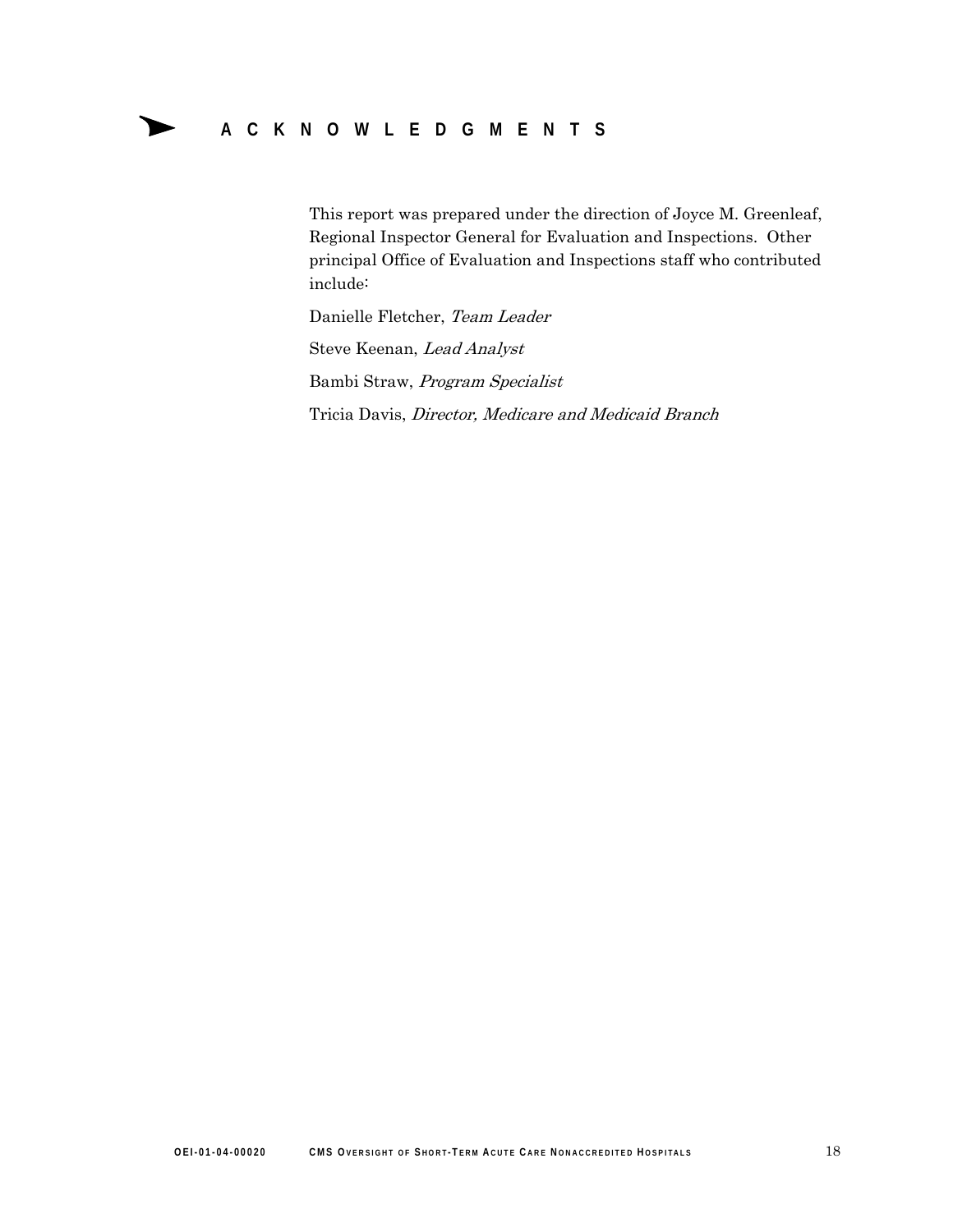### Δ **END NOTES**

- <sup>1</sup> Zhan, Chunliu and Miller, Marlene. Excess Length of Stay, Charges, and Mortality Attributable to Medical Injuries During Hospitalization. Journal of the American Medical Association. 2003; 290:1867-1874.
- 2 Lamb, RM, Studdert, D, Bohmer, R., Berwick, D, and Brennan, T. Hospital Disclosure Practices: Results of a National Survey. Health Affairs. 2003; 22: 73-83.
- 3 Hospital Conditions of Participation: 42 CFR §§ 482.11-482.13; 42 CFR §§ 482.21-482.45; 42 CFR §§ 482.51-482.57. These cover basic hospital functions, including staffing and clinical services, as well as administrative concerns, such as compliance with Federal, State, and local laws.
- <sup>4</sup> Pursuant to the *Social Security Act*, hospitals are deemed to be in compliance with the conditions of participation with either the Joint Commission or American Osteopathy Association accreditation. (42 USC § 1395bb).
- 5 Institute of Medicine. Medicare: A Strategy for Quality Assurance, Volume I. Washington, D.C.: National Academy Press, 1990.
- 6 Hospital Conditions of Participation: 42 CFR §§ 482.11-482.13; 42 CFR §§ 482.21-482.45; 42 CFR §§ 482.51-482.57.
- 7 Centers for Medicare & Medicaid Services. State Operations Manual (CMS-Pub. 7).
- 8 Ibid.
- 9 Rural Assistance Center: www.raconline.org/info\_guides/hospital/cahfaq.php.
- 10 This total includes both nonaccredited critical access hospitals and accredited critical access hospitals listed in HCIS that billed Medicare in CYs 2000 and 2003.